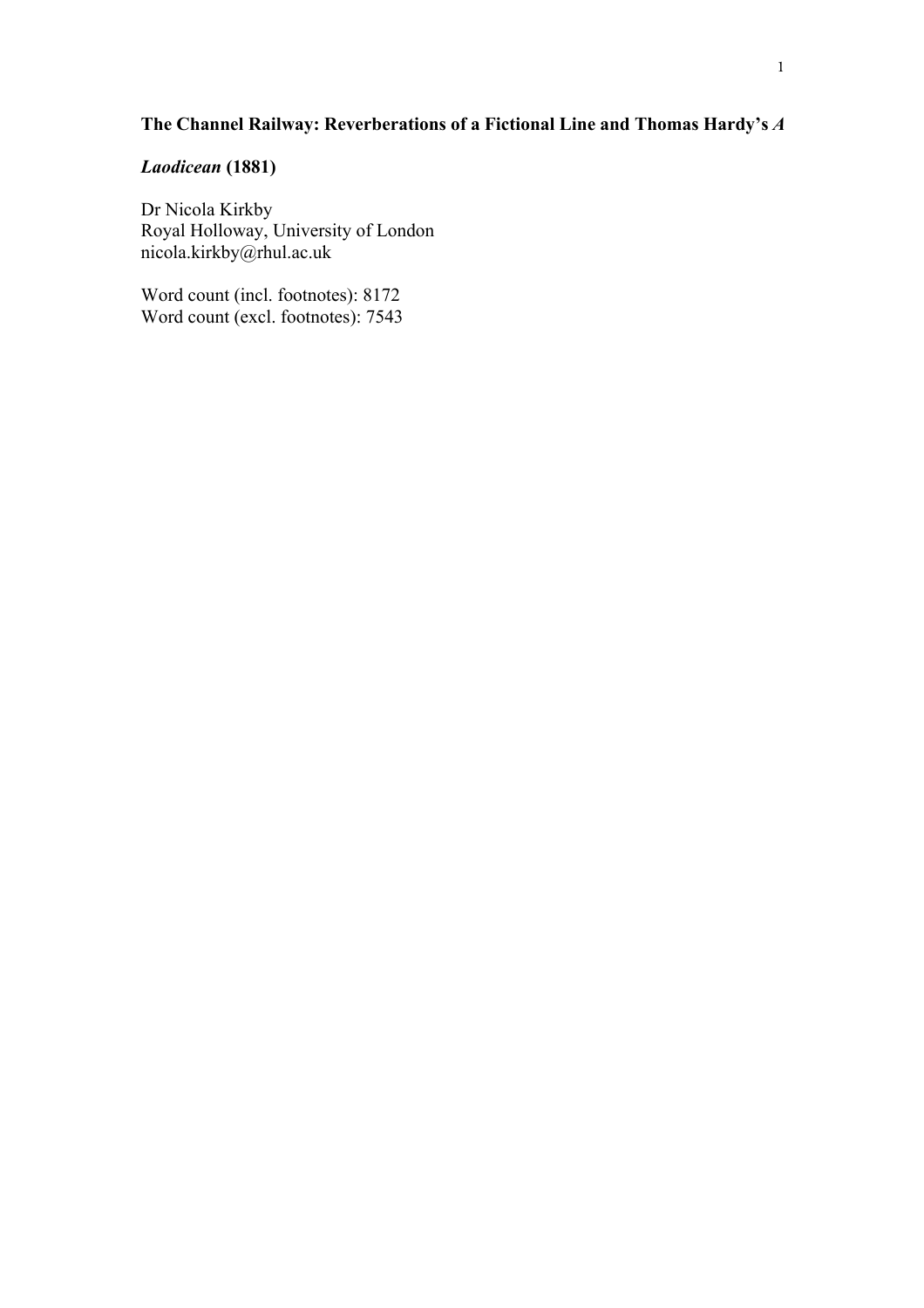**Abstract:** This article couples debates about building a Channel Railway between Britain and France in the 1880s with Thomas Hardy's novel, *A Laodicean* (1881), to investigate how fiction interrogated the material and imagined limits of British railway infrastructure. By examining 'reverberation', that is the unintended and noisy oscillation of the tracks, it teases out subtle yet significant links between technology, interpretation, and control that underpin Hardy's novel, and the Channel Railway project more broadly. In doing so, it argues that imaginative writing provided a testing ground for exploring political and practical risks raised by the prospect of a railway connection between Britain and France in the late nineteenth century.

## **Keywords:** infrastructure, technology, fiction, Hardy, Europe, reverberation

Although planned and plotted, one highly sought-after European transport link remained unbuilt during the nineteenth century: the Channel Railway. Debates about the possible construction of a direct line between England and France came to a head in the 1880s, bringing the physical and imagined reach of Britain's railway networks into stark relief. Increasing likelihood of such a connection lent urgency to the question: what, other than traffic, passengers, luggage, and freight, could railway lines put into motion?

Imaginative writing provided a forum for testing out abstract concerns about ambitions for the proposed Channel Railway. Thomas Hardy's 1881 novel, *A Laodicean: A Story of To-Day*, was published in *Harpers New Monthly* in the months preceding the Channel Railway debates, when the scheme attracted a flurry of attention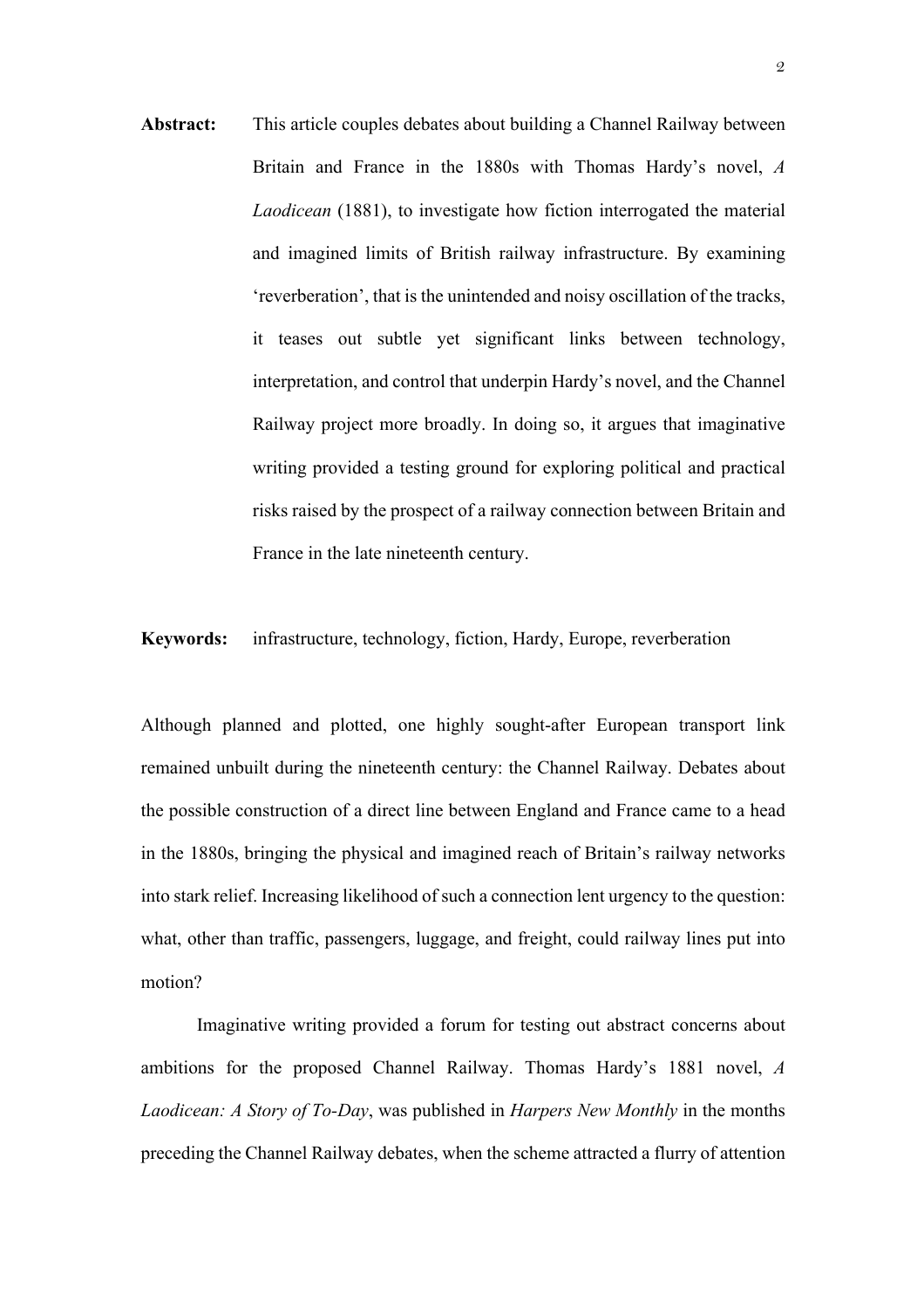in British periodicals. Earlier imaginative responses to cross-Channel journeys, including Charles Dickens's essay, 'A Flight' (1851), emphasise how shifting between different modes of transport can orientate and disorientate a traveller's sense of momentum and safety. While Dickens's work was produced in a decade when a railway link to France was a desirable but unfeasible ambition, Hardy's was written at a time when the project seemed viable, if not imminent. Each author explores how errant sounds transmitted along railway lines and related infrastructures can undermine public confidence in the security of a potentially transnational system. In *A Laodicean*, however, Hardy invokes subterranean reverberations, exploring the connective and – at times – destructive potential of a more direct link between Britain and France.

This article is not about the shocks and jolts of railway travel as felt by bodies in transit, or the regular rhythm of a train in motion. It is about reverberation: sounds carried by the tracks themselves. By fictionalising such reverberation in a novel concerned with cross-Channel communication, Hardy offers a way into understanding interpretive problems posed by the phenomenon. Even as a proposal, the Channel Railway raised the stakes of misinterpretation in a diplomatically tense Europe, with potential risks ranging from diplomatic embarrassment to invasion and war.

Understanding reverberation and its significance to railway cohesion sheds new light on arrangements for crossing the Channel that were in place from the mid-century onwards, as vibrantly narrated in Dickens's 'A Flight'. If Dickens describes the rail and ferry journey's interruptions with imaginative flair, the Channel Railway debates of the 1880s built on such creativity, offering almost fantastical solutions to an infrastructural problem. From the hermeneutic parameters of the 1880s Channel Railway debates, the second half of this article turns to Hardy's *A Laodicean –* a novel predicated on errant reverberations between disparate bodies, and the ways in which technological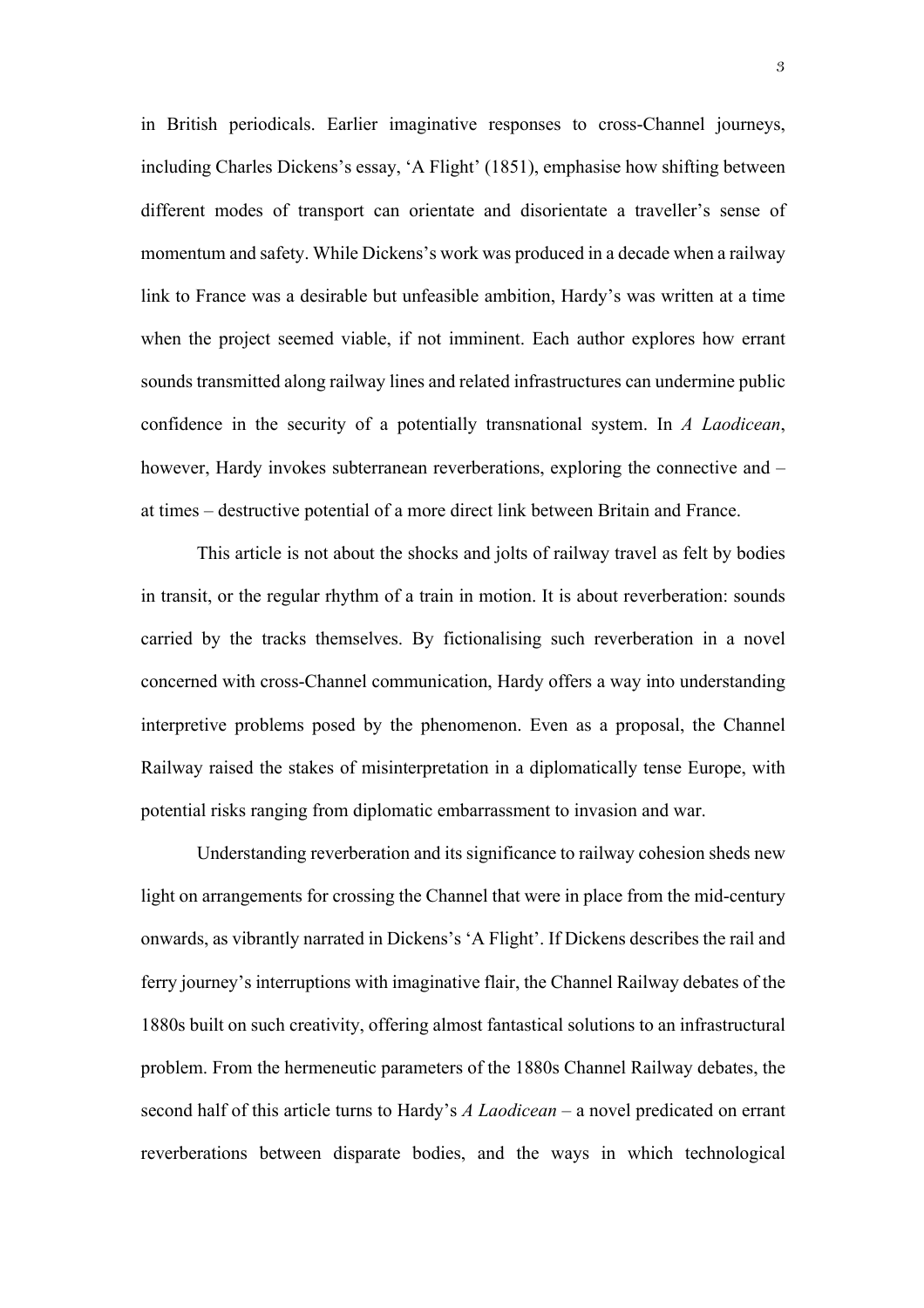infrastructure upset transnational communication. Reverberation might not truly mobilise the railway tracks and their environs, but it does throw the perceived fixity and neutrality of these components into question.

#### **1. Reverberation: on and off the rails**

Overland speed was far from tranquil in the steam age, and nineteenth-century fiction testifies to the noisiness of the trackside. Technical error aside, the association that Tennyson identifies in his famous line 'ringing down the grooves of change', between the sonic dimensions of railway infrastructure and potentially subversive change, was an enduring one.1 From 'the whizz of the coming train' in *North and South* (1855), to Dickens's 'shrieks and groans and grinds invading the ear' in *Mugby Junction* (1866), or 'each separate shriek' in Trollope's *The Prime Minister* (1867), popular nineteenthcentury writers agree that railway soundscapes mingle deep, earth-moving rumblings with ear-splitting 'shrieks' that connote violence, upheaval, and pain.<sup>2</sup> Echoing one another, these authors produce an oddly uniform account of railway sound: one entrenched in turbulence and trauma.

Early investigations into track-based reverberation during the nineteenth century were chiefly concerned with the railway's functional efficiency rather than concerns about noise pollution. Charles Babbage designed an instrument that recorded the extent to which various stretches of railway line would 'shake' when traversed by a moving carriage.<sup>3</sup> These shakes were inscribed onto paper scrolls that were often

<sup>1</sup> Alfred Tennyson Lord, 'Locksley Hall', in *The Poems of Tennyson*, ed. by Christopher Ricks, 2nd edn, 3 vols (Harlow: Longman, 1987), II, 118–30 (line 183).

<sup>2</sup> Gaskell, *North and South*, ed. by Angus Easson and Sally Shuttleworth (Oxford: Oxford University Press, 1998), p. 264; Charles Dickens, *Mugby Junction*, ed. by Robert McFarlane (London: Hesperus, 2005), p. 4; Anthony Trollope, *The Prime Minister*, ed. by Nicholas Shrimpton (Oxford: Oxford University Press, 2011), pp. 458–59.

<sup>3</sup> Charles Babbage, 'Railways', in *The Works of Charles Babbage*, ed. by Martin Campbell-Kelly, 11 vols (London: Pickering & Chatto, 1989), XI, 234–51 (p. 239).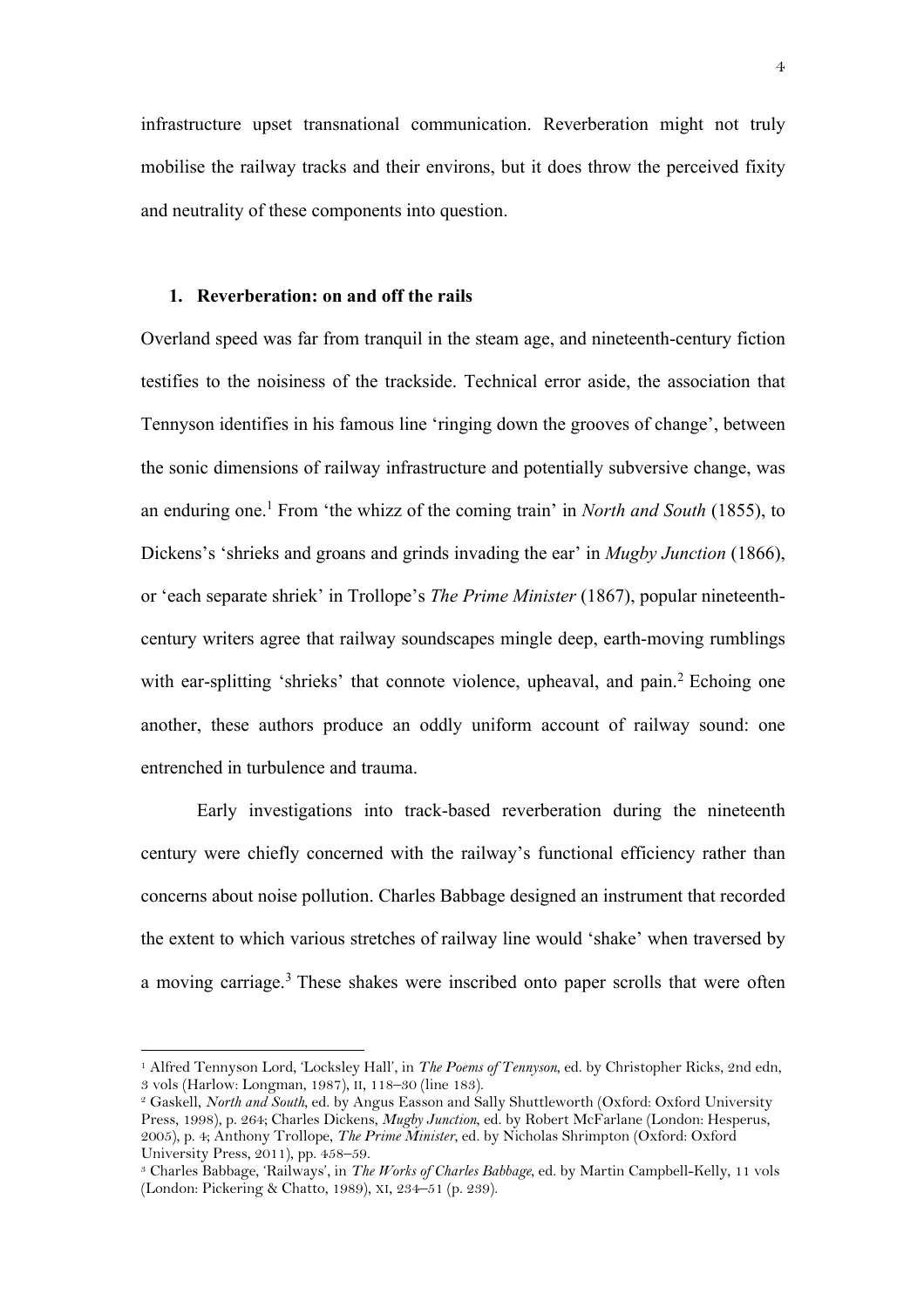several miles long, in spite of Babbage's efforts to condense the information he gathered. Since his chronometer and measurement device operated only when the train was in motion, they could only describe how the tracks moved when the carriage passed over them. Babbage did not complement this system with a trackside measuring device, meaning that the kind of reverberation central to this article remained ephemeral and unaccounted for in these early experiments.

Critical responses to reverberation on the rails often take their cue from Babbage's line of inquiry. Wolfgang Schivelbusch, for instance, argues that on the railways, 'vibration results from the exact interaction between steel rail and steel wheel, from the speed, and particularly from the distance between the rails'.4 While he stresses the vital contribution that gauge makes to the type of vibration encountered on the rails, Schivelbusch's emphasis on 'the *exact* interaction between steel rail and steel wheel' suggests that he approaches railway vibration as a series of isolated events rather than a modulating and complex process. Yet Schivelbusch's attention to the material impact of such shaking on iron rails themselves is more helpful. He notes that a positive byproduct of railway vibration in the nineteenth century was raised awareness that 'continuous concussion will cause iron to crystallize and finally break', a problem that engineers termed 'material fatigue'.<sup>5</sup> If reverberation goes unchecked or unattended over sustained periods there is a risk of the rails cracking and the system failing. Reverberation therefore had a profound impact on the railway's operations, albeit one that was only revealed through practice rather than experiment.

Off the rails, the kinds of micro-movements that registered as reverberation were handled with almost philosophical care. In 1882, Gustav Fechner contemplated

<sup>4</sup> Wolfgang Schivelbusch, *The Railway Journey: The Industrialization of Time and Space in the 19th* 

*Century* (Berkley, CA: University of California Press, 1986), p. 118.

 $5$  Schivelbusch, pp. 127, 129.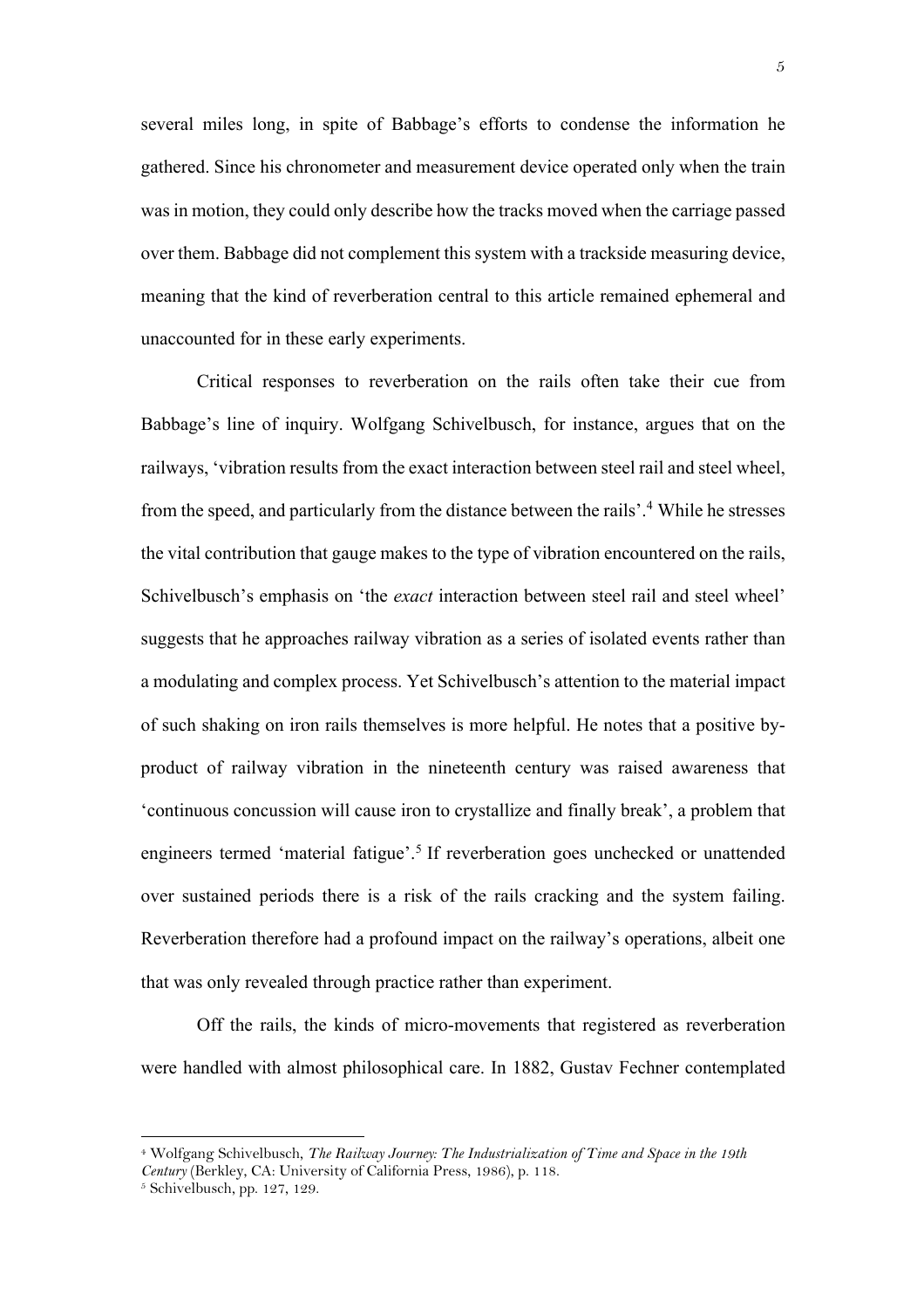the infinite resonance of sound:

Vibrations only *seem* to die out, in so far as they spread indefinitely in all directions; or, if dying out for a time, transformed into energy or tension, they are able to begin afresh, in some form or other, in accordance with the law of the conservation of energy.6

Continual yet diminishing resonance may be a universal property of sound, but Fechner considers the aftermath of noise as a variable process: 'dying out for a time', 'transformed' into 'energy' or 'tension', or 'begin[ning] afresh'. These variations depend as much on the topography traversed by sound waves as the dynamics of the sound itself; vibrations modulate as they move through different materials. Sound cannot truly be contained or preserved, but it can be manipulated. On the railways, the modification of locomotive sounds transmitted through the iron tracks registers as reverberation. While in practice, only those physically close to the tracks might detect such sonic and kinetic transmissions, in imaginative works such rumblings could reverberate further still, in a way that emphasises the infinite but undetectable resonance of distant sounds.

Unlike vibration, reverberation is shaped and modulated by the material that carries it. Form modifies content, granting the railway lines a specific quality of sound unmatched by the system's moving components. The reflexivity of reverberation is part of its potency. Although orthographically similar, vibration and reverberation have quite different etymologies and stem from separate Latin roots: *vibrāre,* meaning 'to oscillate' compared with *verberāre*, meaning 'to beat/flog'.7 The violent etymological inheritance of the latter delivers reverberation as a separate and vexing phenomenon. Later *OED* definitions of 'reverberate' frame this violence in terms of expansion ('to

<sup>6</sup> Gustav Theodor Fechner, *On Life After Death*, trans. by Hugo Wernekke (London: Sampson Low,

<sup>1882),</sup> p. 54 <http://archive.org/details/onlifeafterdeath00fechuoft> [accessed 19 August 2017]. <sup>7</sup> OED Online (Oxford University Press) <http://www.oed.com/view/Entry/164746> [accessed 8

May 2018].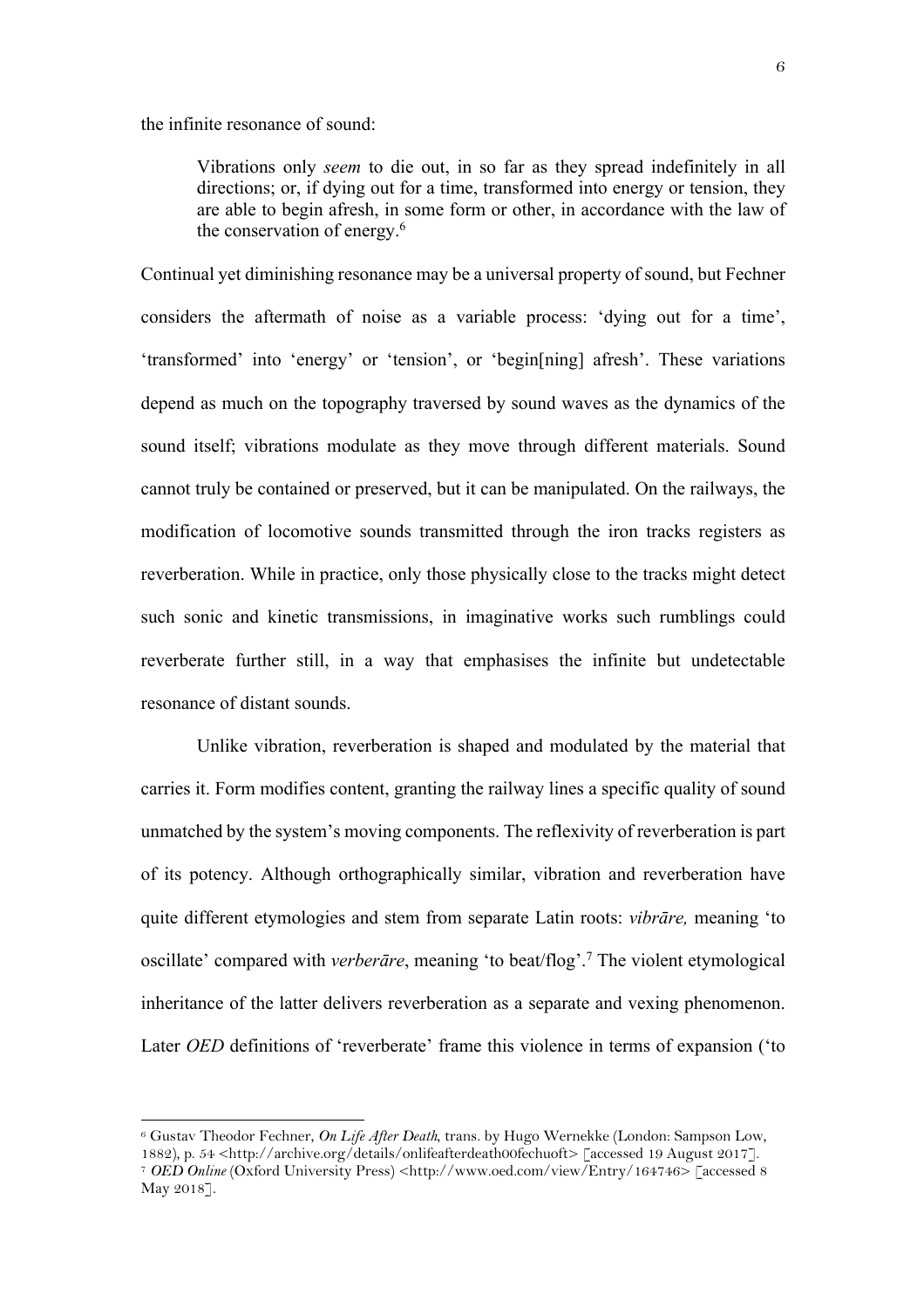spread throughout') and impact ('to have consequential effects'). Reverberation therefore moves through and beyond the grounded substance of the permanent way, its accompanying buildings and tributary structures. Such movement may be minute compared with the enormously weighted velocity of a train in full steam, but it could equally be much more pervasive. Like the telegraph cables that run alongside and beyond the railway, the wrought iron rails themselves could become energised, and communicate activity occurring elsewhere on the line.

But what kinds of interpretation are available to such an abstract – rather than encoded – railway phenomenon? Michel de Certeau confronts this problem in a short meditation 'Railway Navigation and Incarceration' when he suggests that:

Only the partition [between the railway carriage and the world beyond] makes a noise. As it moves forward and creates two inverted silences, it taps out a rhythm, it whistles or moans. There is a beating of the rails, a vibrato of the windowpanes – a sort of rubbing together of spaces at the vanishing points of their frontier. These junctions have no place.  $[\dots]$  These frontiers are illegible.<sup>8</sup>

Forming between carriage and non-carriage space, De Certeau's temporary 'partition' moves with the train. This theory does not account for this soundscape's history or future as evident in the continued reverberation of the rails. If, as Fechner has argued, sound tends towards the indefinite, then De Certeau's 'inverted silences' can only form in a temporally isolated moment, a circumstance that is incompatible with railway operations. Yet De Certeau's interest in the ephemerality of 'frontiers' that form between carriage and non-carriage space does invite us to think carefully about the territoriality of sound. Both Dickens and Hardy's works belie these interpretations of railway sound as self-contained, an event bound to a specific circumstance, or beyond inscription. The two authors bring significance of reverberation into dialogue with other

<sup>8</sup> Michel de Certeau, *The Practice of Everyday Life*, trans. by Steven F. Rendall (Berkley, CA: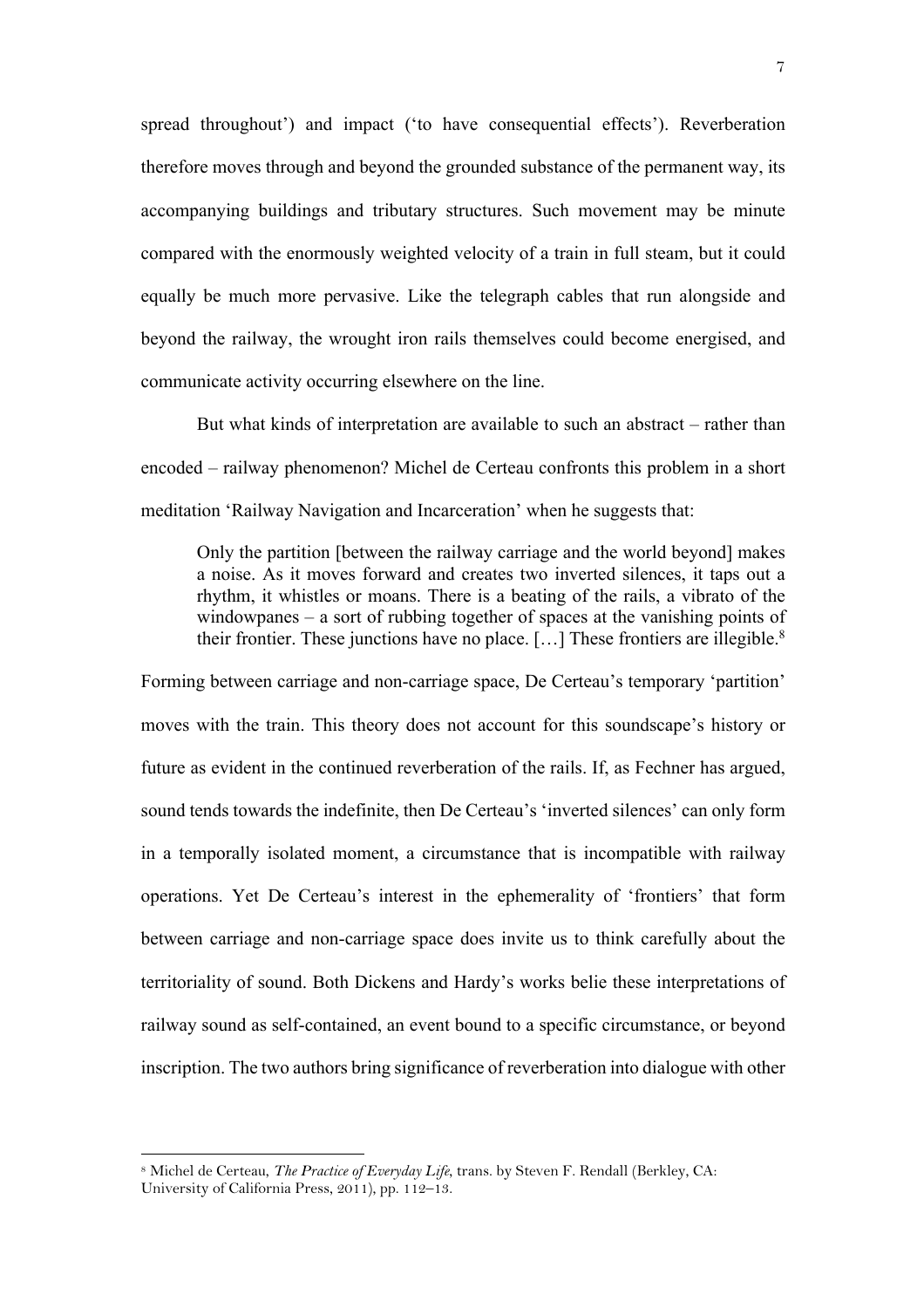system boundaries: between railway and non-railway space, and between different national infrastructures.

Off the rails, there was a growing cultural interest in reverberation towards the end of the nineteenth century. In 1871, the problematic opening of the Royal Albert Hall increased public awareness of the reverberative dynamics of architectural forms. A notable echo marred early performances at the newly built concert hall, leading one commentator to complain:

The interest of the audience was very naturally expended rather on the building than on the talent displayed in these performances. […] We were forcibly reminded of the peculiar undefined sound which used to proceed from far-off pianos in the Great Exhibition of 1851.9

By linking the 'undefined sound' in the Royal Albert Hall to those 'far-off pianos in the Great Exhibition', this writer emphasises the impact that any structure can have on the soundscape produced within it, while also offering a sonic link between two temporally and spatially disparate events. The Royal Albert Hall is a particularly embarrassing example of acoustics gone wrong, since the auditorium was custom designed for musical performances. Indeed, another commentator argued that music in the Royal Albert Hall 'is heard twice over'.10 'Far-off', 'double', and 'undefined' these disruptive sounds are difficult to locate, quantify, and understand. In a concert hall such distortion can ruin a performance; on a geopolitically contested railway it could have much more serious consequences, particularly where reverberation is concerned.

If sound, as Shelly Trower asserts, 'provides a connection between the science of energies and bodies in movement', then railway reverberation pushes us to incorporate more strands into this theoretical junction.<sup>11</sup> This unintended product of

<sup>9</sup> Anon., 'Royal Albert Hall', *Examiner*, 15th April 1871, p. 389.

<sup>10</sup> Anon., 'Notes on Music', *Academy*, May 1871, pp. 240–41 (p. 240).

<sup>11</sup> Shelley Trower, *Senses of Vibration: A History of the Pleasure and Pain of Sound* (London: Continuum, 2012), p. 2.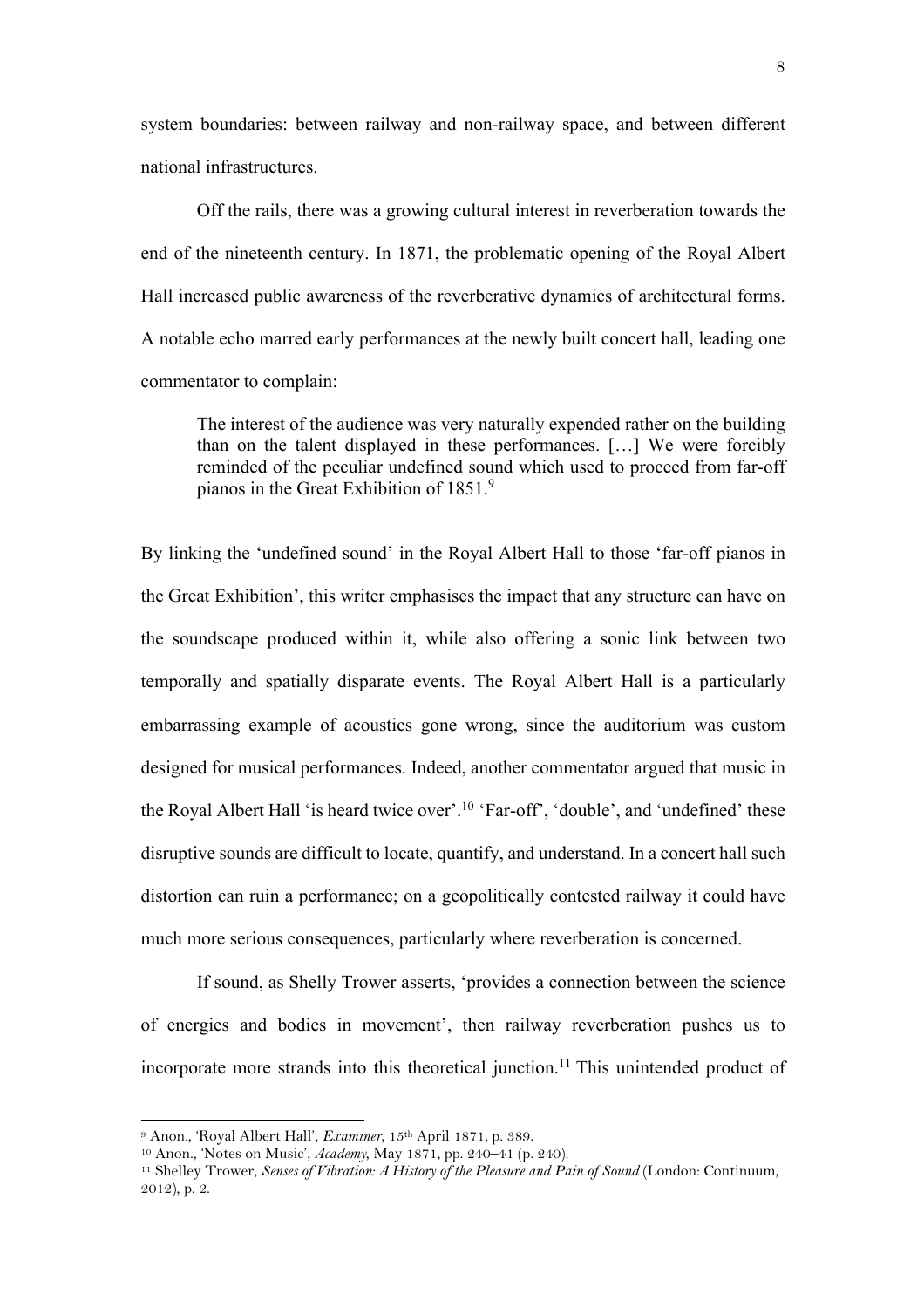railway activity speaks as much to network infrastructure, system dynamics, and the transmission of information as it does to physical embodiment. Sarah Alexander has argued that

Nineteenth-century physics – especially dynamics, the science of force and motion – often depended on what could not be observed, and Victorian physicists were particularly at ease with non-empirical methods of enquiry and concepts such as imponderable matter.<sup>12</sup>

Fiction can engage with the intangible where observation and experiment fall short, as in Babbage's early forays into railway turbulence. We can begin to tease out cultural implications of an elusive phenomenon by examining railway reverberation as represented in geopolitical and fictional examples, rather than the dynamics of a specific site. Through literary analysis, non-empirical repercussions of railway reverberation become more conceptually defined than their physical counterparts, and, by extension, ponderable. Cultural concerns about what reverberating railway tracks *could* communicate and conceal were the 'matter' of such enquiries, leading to fears which had a lasting impact on international transport infrastructures such as the Channel Railway.

## **2. 'A Flight' between Britain and France?**

Clarke's Railway and Steam Navigation Map of the Channel (1860) gives us a clear impression of the much needed but unforged railway link between Britain and the rest of Europe.

# Figure 1 [detail] *Clarke's Railway and Steam Navigation Map of the United Kingdom [...] And part of the Empire of France* (1860). Reproduced

<sup>12</sup> Sarah C. Alexander, *Victorian Literature and the Physics of the Imponderable* (London: Pickering & Chatto, 2015), p. 4.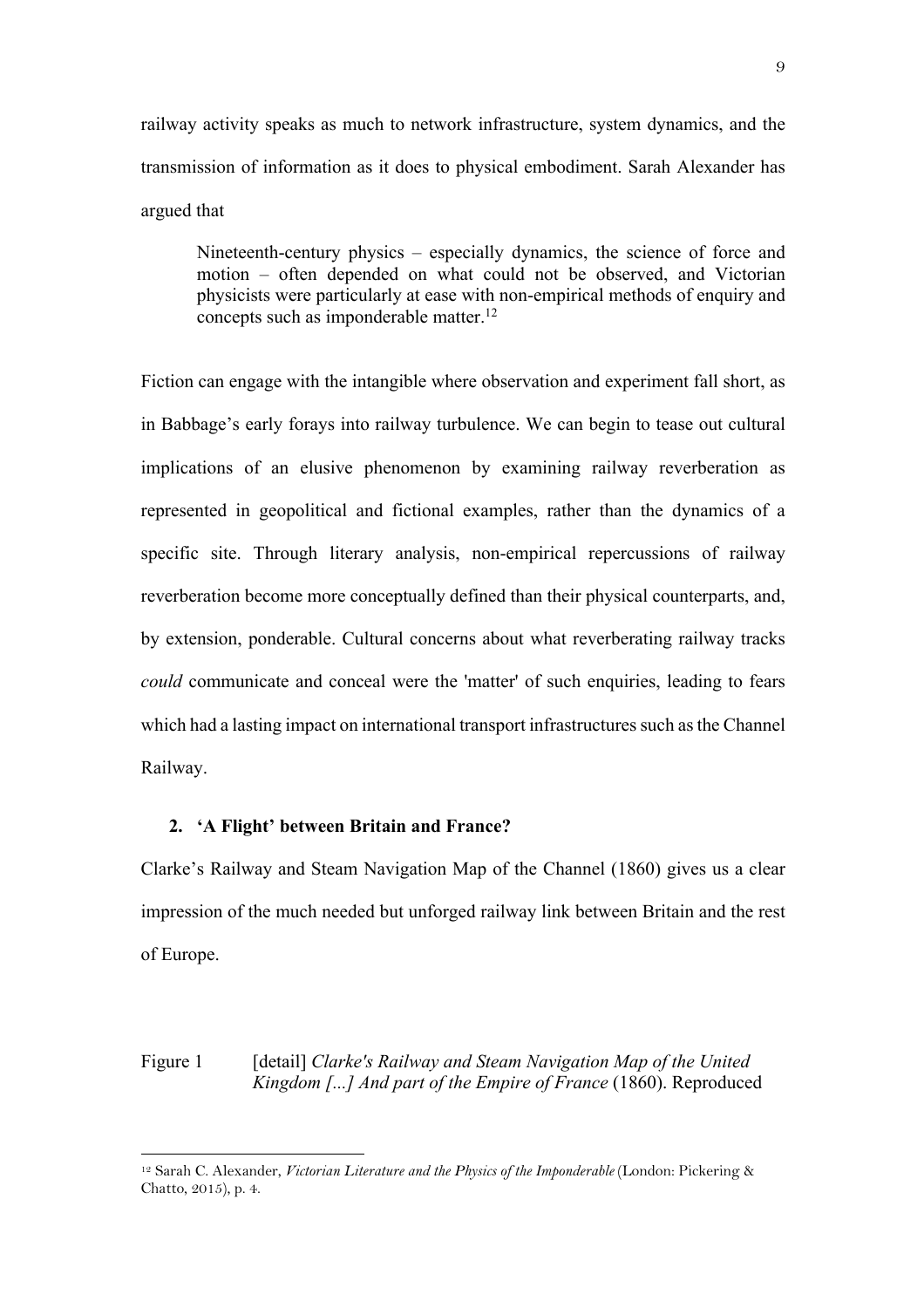with permission from The Bodleian Library, University of Oxford [2019] Shelf mark C15 (87) Maps A18002103562

It looks as though continuous lines have been interrupted on this map, thanks in part to the cartographer's use of the same hues of pink and red for railway lines on either side of the Channel. Black and white dotted lines, meanwhile, indicate the daily ferry routes that constantly transported cargo and passenger traffic between these lines. A more prominent black line marks the submarine telegraph cable, laid in 1852, which transmitted information along a route that the railways could not yet match. James Chalmers, an engineer campaigning for this to change, anthropomorphises the interruption of the railway line in a pro-Channel Railway pamphlet. He describes how, on the 1860s map, '[l]ines are seen drawing together apparently by some attraction, stretching out their iron arms as if they would embrace, when, lo! They have stopped'.<sup>13</sup> For Chalmers, the prospect of a continuous line between England and Northern France is very much within reach; it is the natural consequence of two separate networks operating in such close proximity. The rails, in Chalmers's vision, extend towards one another apparently of their own volition, exchanging unengineered, emotive energy.

By omission, railway timetables circulated the fiction of a seamless connection from London to Paris from the mid-century onwards. The 1860 *ABC Railway Guide*, for example, advertised a daily service running from London Bridge to Paris, with no mention of the portion of the journey undertaken off the tracks by ferry.<sup>14</sup> An imagined railway link therefore connected Britain and France on paper for over a century before the corresponding engineering was put in place. Throughout the nineteenth century, the

<sup>13</sup> James Chalmers, *The Channel Railway Connecting England and France* (London: E & F. N. Spon, 1861), p. 1.

<sup>14</sup> Anon., *The ABC or Alphabetical Railway Guide* (London: W. M. Tweedie, 1860), LXXVI, p. 77.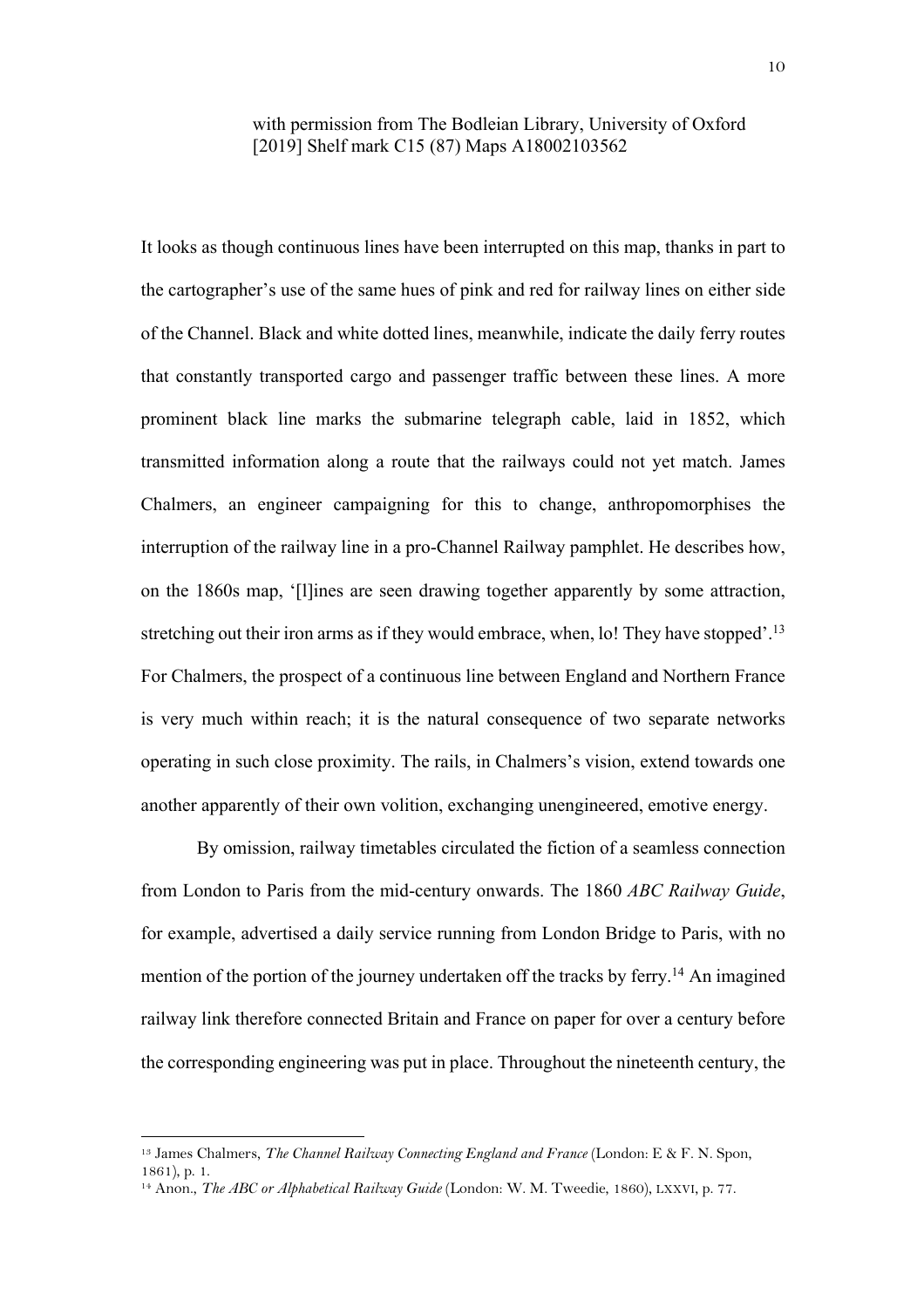railways that reverberated on either side of the Channel relied on telegraphic and naval means to transport their consignments. Loading and unloading passengers, luggage, and freight caused bottlenecks on either coast, and the notoriously queasy ferry crossing punctuated an already far-from-frictionless journey.

Charles Dickens narrates one of these broken journeys from London to Paris in great detail in his travelling sketch written for *Household Words*. In 'A Flight', Dickens contrasts the desire for open, uninterrupted, independent, and preferably airborne travel – 'I shall take a flight to Paris (as I soar round the world) in a cheap and independent manner' – with halting provisions of the South Eastern Railway Company's service from London Bridge to Paris.15 He likens the train's departure from each interim station and tunnel between London and Folkestone to a bullet being fired from the barrel of a gun, and emphasises each relay with an onomatopoeic exclamation: 'Whirr!', 'Whizz!', 'Rattle!', 'Bur-r-r-r!' (p. 530). The only consistent aspect of this journey is its loudness, in contrast with the independent tranquillity that Dickens aspires to in his opening reverie. Dickens's halting journey may be noisy, but this uneven soundscape does not indicate the momentum and acceleration associated with unimpeded travel; each 'whirr' and 'whizz' registers as an interruption, a delay, or a crisis.

At every opportunity, Dickens accentuates the lack of direct, smooth, velocity of his railway-bound journey. He presents this perceived lack of onward drive at its most extreme when the train passes through a tunnel. The narrator mistakenly thinks that the train has changed direction: 'I wonder why it is that when I shut my eyes in a tunnel I begin to feel as if I were going at an Express pace the other way. I am clearly going back to London, now' (p. 530). The tunnel distorts and upsets the narrator's sense

<sup>15</sup> Charles Dickens, A Flight', *Household Words*, 30th August 1851, pp. 529–33 (p. 529). All further references to this edition will be made within the text.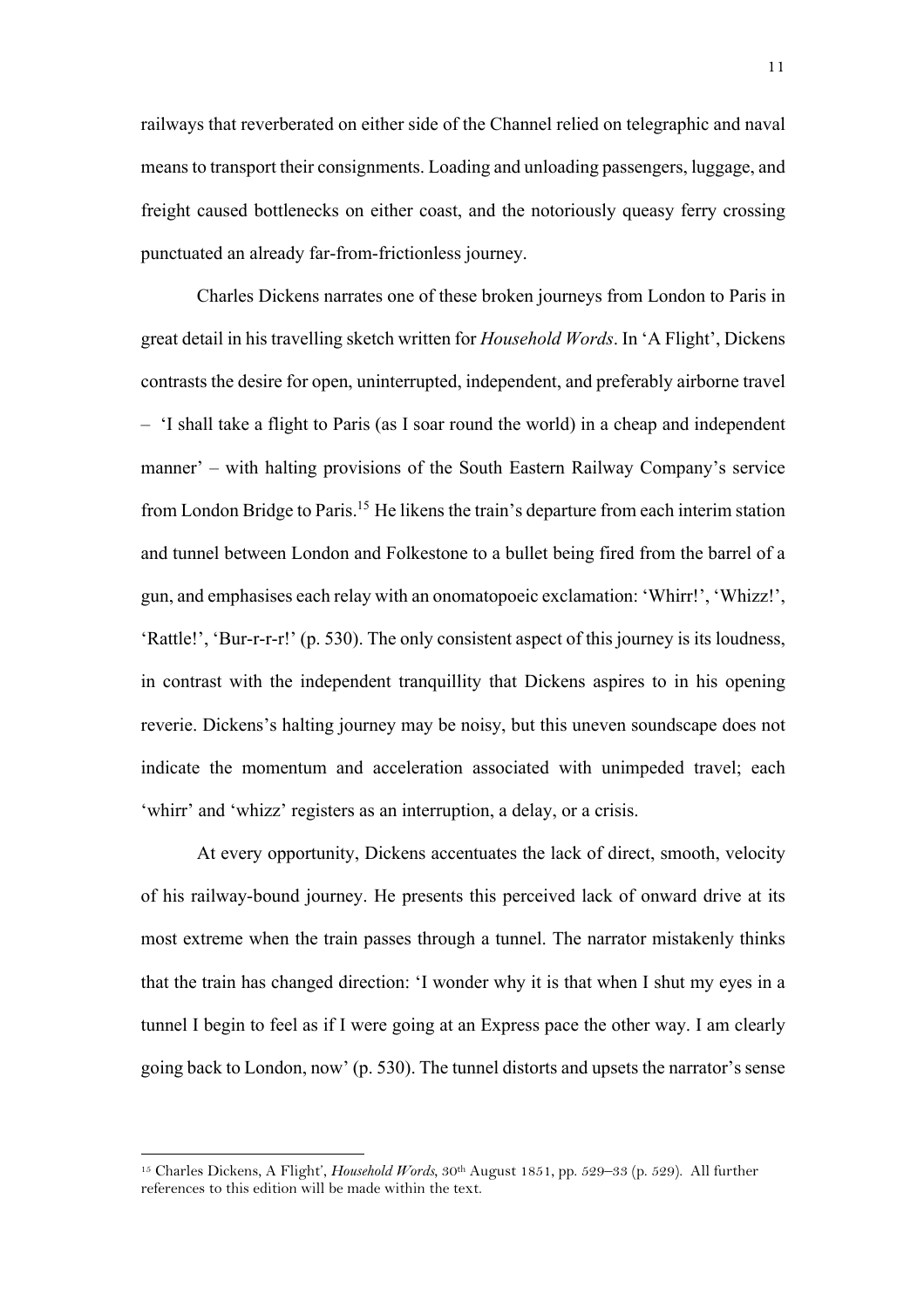of trajectory. Without a visual frame of reference, sonic and kinetic dimensions of railway travel leave this traveller confused rather than well orientated. Reverberation may contribute to the overall impression of a railwayscape, but it does not necessarily convey apprehensible information. The narrator's swift transition from conditional suspicion ('I begin to feel as if'), to present-tense certainty ('I am clearly going back'), illustrates how quickly one could arrive at the wrong conclusion based on such sensory dissonance. It also reveals the precariousness of Dickens's trust in the railway; a few seconds within the tunnel are enough to convince him that the entire system has been thrown into reverse. While the railway journey from London to Paris might have been advertised as a direct route, passengers remained hyperaware that they were travelling in a much less stable system than the inland railways.

Throughout 'A Flight', railway officials attempt to placate passengers with a cacophony of bells and announcements, constantly reminding crowds that they are within the London and South Eastern company's safe hands. On arrival at Folkestone, a disembodied voice distracts passengers from the delay in transferring from train to boat with the announcement: '[r]efreshments in the Waiting-Room, ladies and gentlemen. No hurry, ladies and gentlemen, for Paris. No hurry whatever' (p. 531). Such hospitality slows passengers down during 'twenty minutes' pause, by the Folkestone clock' (p. 531). 'All this time', Dickens notes, 'there is a very waterfall of luggage, with a spray of dust, tumbling slantwise from the pier into the steamboat' (p. 531). Stopping points during this high-speed London-to-Paris journey require much greater social control than mechanical control. The 'waterfall' of luggage needs little management compared with the restless crowds, who require near-constant verbal instruction.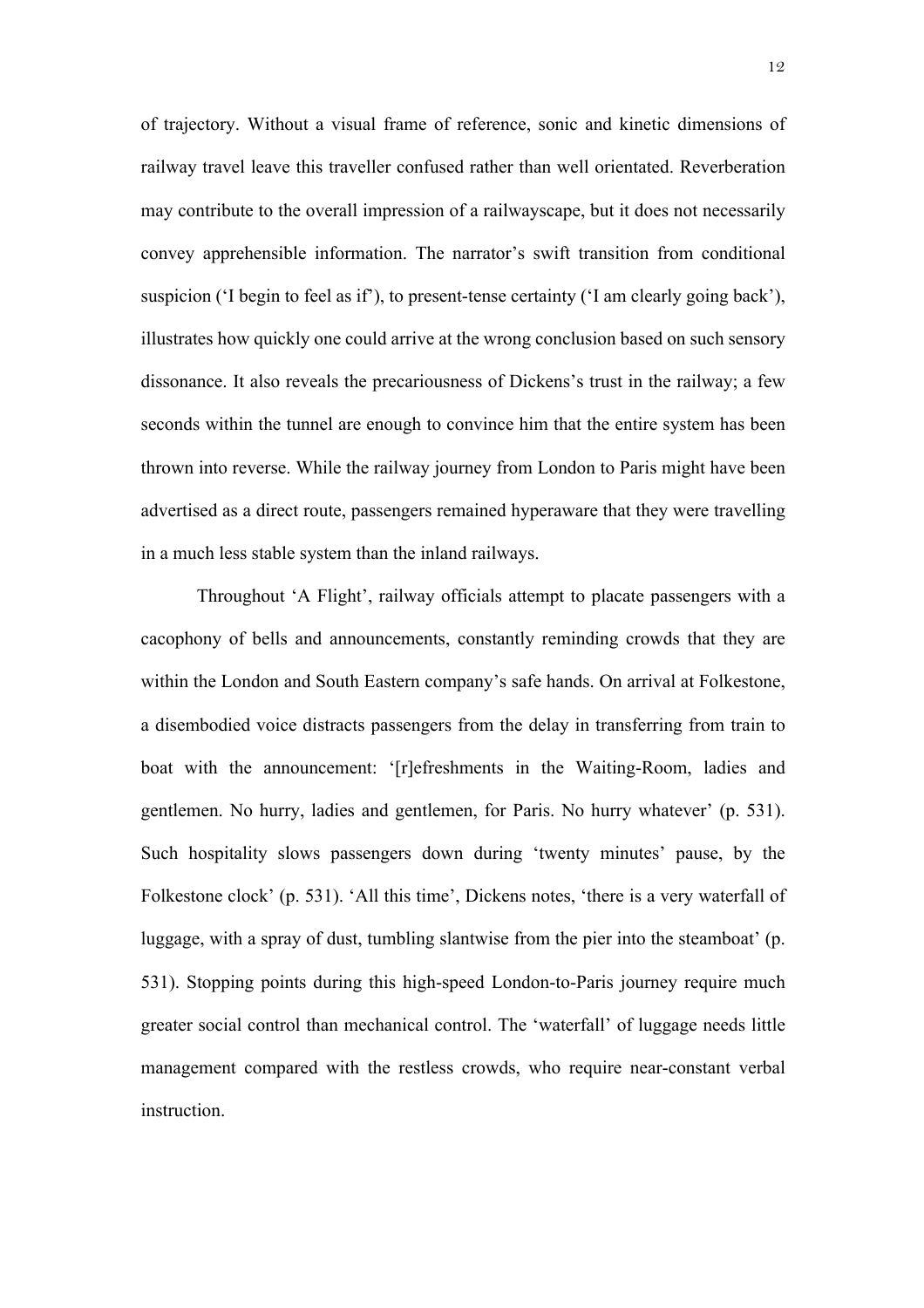If de Certeau's 'illegible frontiers' are the product of vector-like movement through apparently fixed space, then these boundaries become particularly unstable when those moving through the system lose momentum. Passengers, being far more vagrant than luggage, posed a particular challenge. The longer spent outside a moving carriage, the greater risk that the fiction of a continuous railway line between London and Paris would lose coherence. Between disembarking at Folkestone and boarding a new train at Boulogne, passengers have been jostled, sickened, led astray, and reassembled in a quite different composition on the French railway platform. To draw attention to this breach in an almost complete network would be to expose the railway's limits when compared with what the railway network *could* be. 'Now, the fact is,' notes a journalist describing a similar journey to Dickens's, 'there is no time to spare, and in all probability, if you attempt to dine at Boulogne, you lose the train'.<sup>16</sup> In the final, present-simple turn, 'you lose the train', conditionality strips away. This writer travels rapidly down his line of thought from probability to certainty. In lieu of a tunnel connection, companies wanted to funnel travellers through the non-railway steps of the journey, and prevent them from being exposed to opportunists' attempts to siphon them out of what they were trying to present as a complete system.

But the Channel did not interrupt a continuous network. British and French railway networks were two separate systems built on very different social principles. Whereas British railways comprised of numerous private profit-driven companies, French railways were nationalised  $1842<sup>17</sup>$  Were these two vastly different systems connected by a permanent way, it would be difficult to determine how the line between them should run. The anonymous journalist notes that in France there are fewer bridges

<sup>16</sup> Anon., 'To Paris in Twelve Hours', p. 455.

<sup>17</sup> See Micheline Nilsen, *Railways and the Western European Capitals: Studies of Implantation in London, Paris, Berlin, and Brussels* (Basingstoke: Palgrave, 2008), p. 22.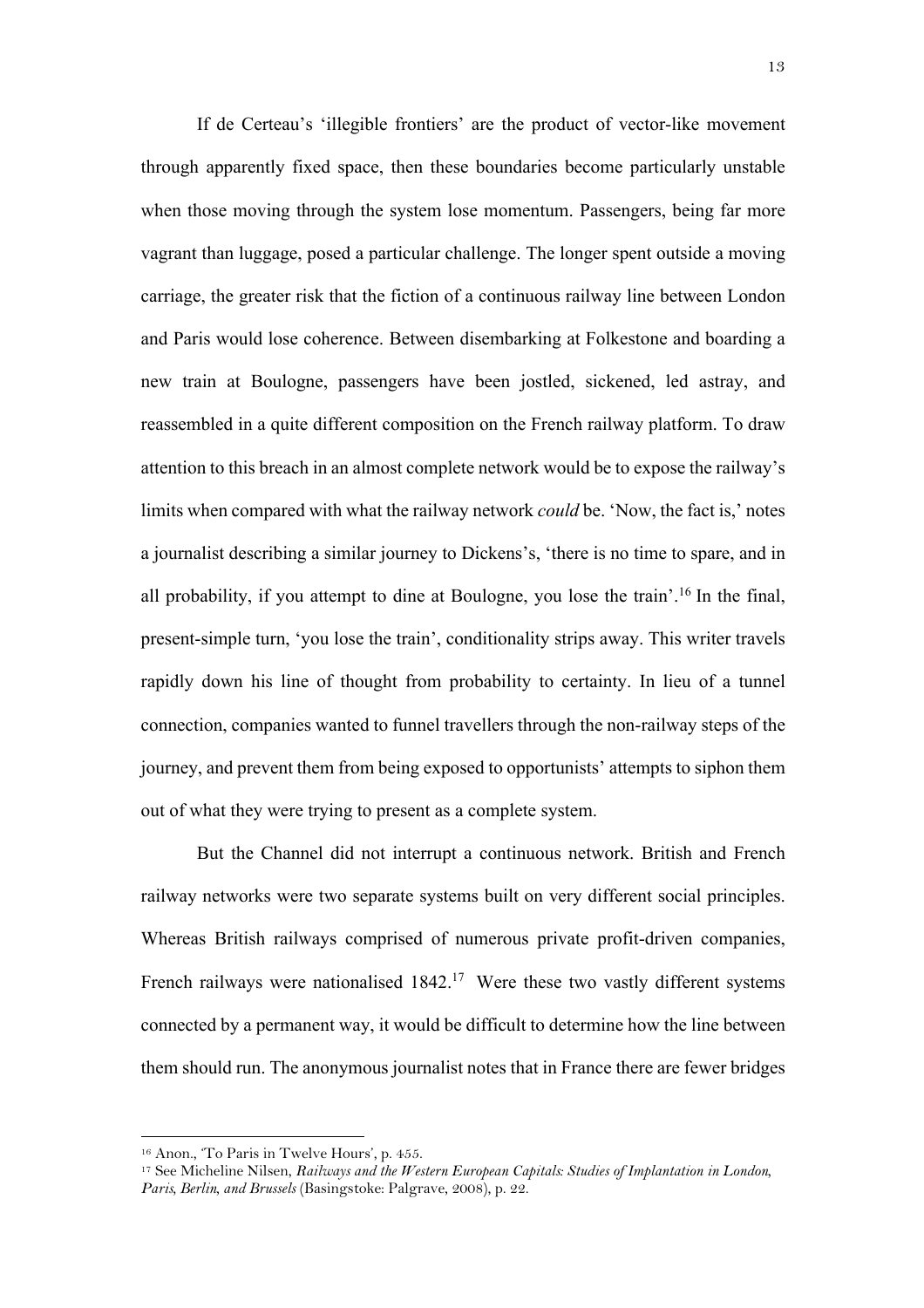and tunnels than in Britain, concluding that 'the engineering has been carried out with a view to the saving of expense, rather than to the performing of apparent impossibilities'.18 Without directly pointing the finger, this writer implies that British, rather than French railway engineers, would be more likely to seriously contemplate the 'apparent impossibility' of tunnelling through the Channel – the unspoken logistical proposal at the heart of this article. Diplomatic posturing aside, the qualitative differences noted here between British and French railway infrastructures raise the question: how compatible would these systems be if joined, and which ideology would define activity on the tracks? Could international reverberation lead to cultural fracturing over time similar to that the Schivelbusch describes of the rails themselves? The nineteenth-century arrangement, involving a tentative but inconstant transfer of passengers and goods from one railway network to the other by frequent Channel ferries preserved cultural and operational differences underpinning these distinct networks. As the boat approaches the French coast in Dickens's 'A Flight', the narrator observes a shift in manner among the passengers depending on their country of origin: 'now I find that all the French people on board begin to grow, and all the English people begin to shrink. The French are nearing home, and shaking off a disadvantage, whereas we are shaking it on' (p. 531).

#### **3. Channel Railway Debates**

Debates on the construction of a tunnel came to a head in 1882 after several decades of the route running as described in *Household Words* and *Leisure Hour.* The 1882 special 'Channel Railway' issue of *Nineteenth Century* begins with an acknowledgement: 'the public are beginning to recognise the fact that the difficulty attending its construction

<sup>18</sup> Anon., 'To Paris in Twelve Hours', p. 458.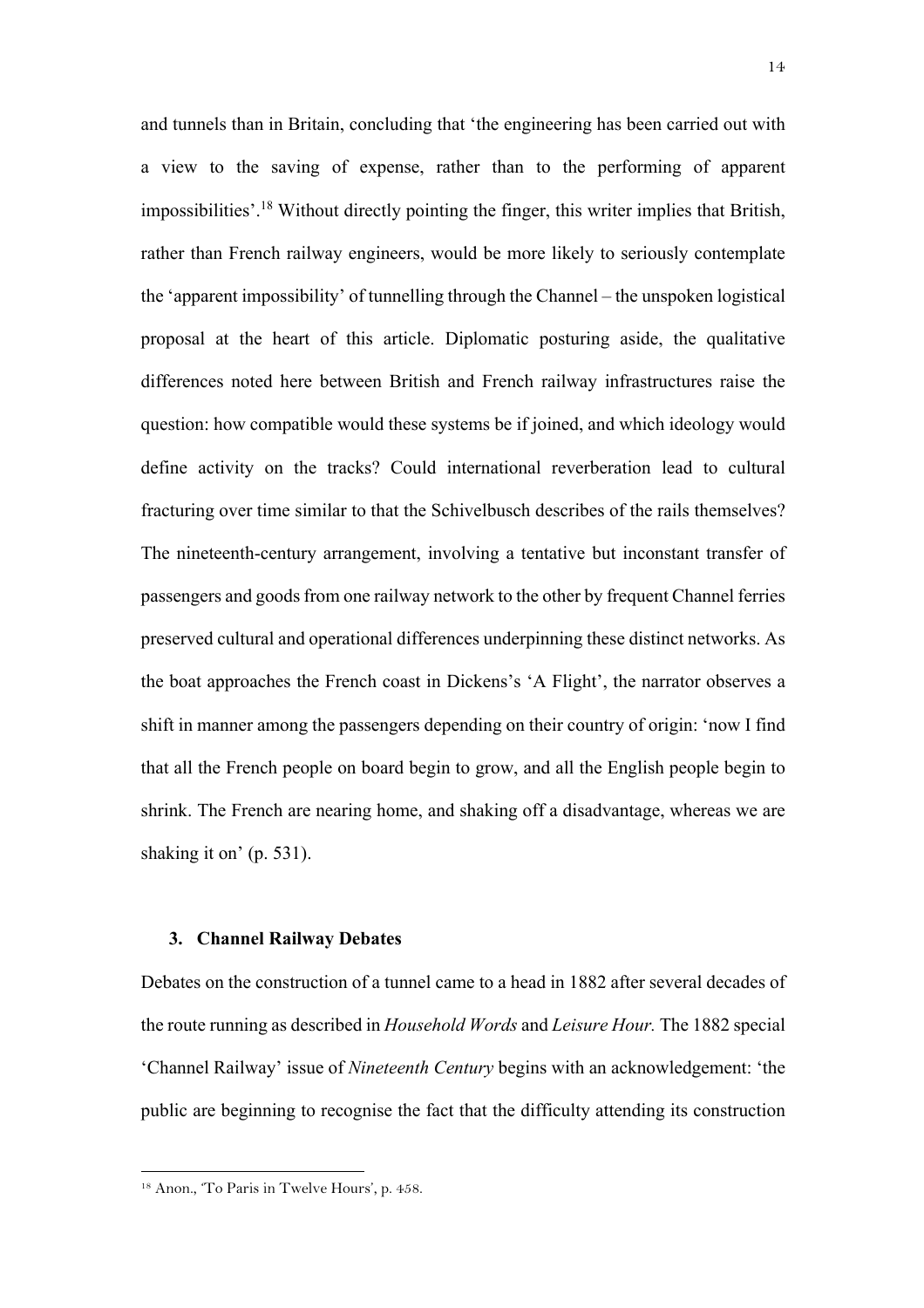and working have [sic] been much overrated'.19 Despite the physical plausibility of a Channel Tunnel, schemes designed to circumvent a permanent line continued to proliferate through the 1880s. One of the most popular and bizarre suggestions among anti-tunnel campaigners was proposed by John Fowler, whose contribution 'may be, perhaps, shortly described as a project for the establishment of huge floating railway stations, which could traverse at a high speed the distance between the English and French coasts'.<sup>20</sup> As a solution, this proposal presents substantial challenges. It is unclear to what extent ferrying the train itself might circumvent the inconvenience of unloading and reloading passengers and freight. Moreover, such enormous stations would further congest an already busy shipping thoroughfare, and locomotives used would have to be compatible with the railway tracks on either side of the Channel. Crucially, though, this proposal would prevent railway networks on either side of the Channel from merging into a continuous line. This rather steampunk vision of highspeed floating stations gives us a sense of how strongly Fowler and his supporters objected specifically to the prospect of an unbroken railway line between England and France.<sup>21</sup> Since, from an engineering point of view, at least, the tunnel project was now deemed viable, the debate turned to probe a more unsettling question. If built, what would such a connection actually mean?

A submarine telegraph cable had conducted messages between Britain and Continental Europe since the 1850s, so what was it about a railway connection by tunnel that posed such a threat? Laura Otis has argued that nineteenth-century scientists approached communication networks as 'a complex circuit of thought – a system of

<sup>19</sup> Fred Beaumont, 'The Channel Tunnel', ed. by James Knowles, *Nineteenth Century*, March 1882, pp., 305–12 (p. 305).

<sup>20</sup> John Fowler, 'The Channel Passage', ed. by James Knowles, *Nineteenth Century*, March 1882, pp. 337–45 (p. 341). No stranger to ambitious engineering, Fowler is perhaps best known for his work on the iconic Forth Rail Bridge, which he had been commissioned to co-design in 1881.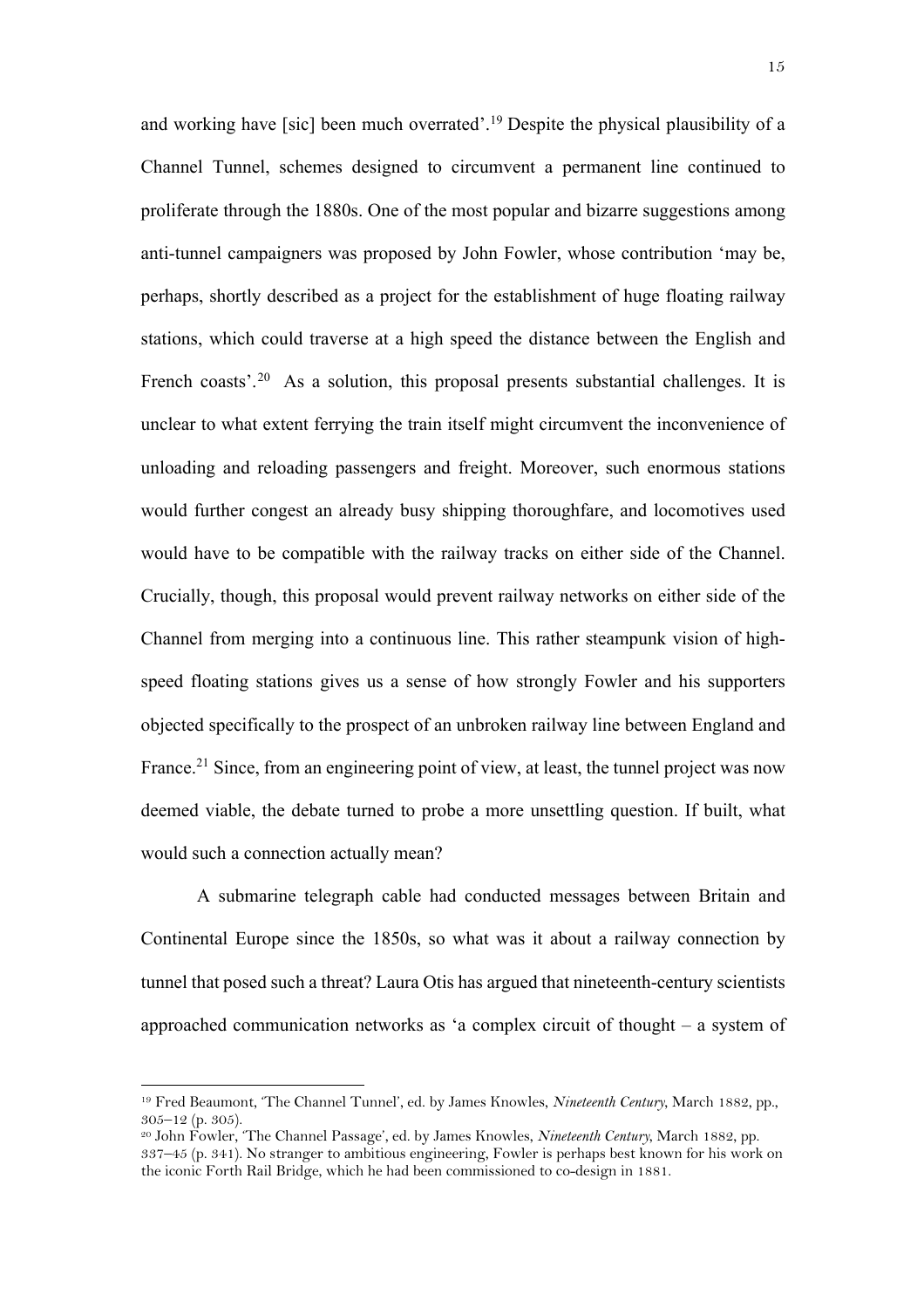coils, cross-links, and loopings in which a fluctuation at any point instantly becomes a property of the entire system'.22 This understanding of networks puts the Channel Tunnel debate into perspective. Pervasive physical 'properties' that would permeate and define both networks once joined are incompatible with the notion of railways as 'property', subject to ownership and control. There was a risk, then, that the extensive railway networks already stretching across Britain would be othered by the link because they would share and relay reverberations originating from another nation. In other words, once a tunnel connected British and French railway networks, they would cease to operate as separate entities. While this fear is not sustained by physical composition of railway infrastructure (what appeared continuous was actually replete with breaks and stops), it nevertheless held imaginative salience. If the transmissions and emissions of part of a network could define the whole, then how could Britain and France retain national control of their own lines?

British isolationism and fear of invasion were the main impediments to the Channel Tunnel being realised during the late nineteenth century. As one supporter of the railway line bemoaned, '[t]he only obstacle that I see – speaking for myself – is to be found in our prejudices; and I think that our grand-children, if not our nearer descendants, will […] wonder how it was that the people who preceded them were so full of fear.<sup>'23</sup> In the absence of a physical railroad connecting Britain and France, literature gave voice to concerns about what a direct, permanent transport link potentially *could* carry. To expand on such an abstract threat, we need to return to reverberation, and think about railway infrastructure as it was invoked in fiction on either side of the Channel. If the Channel separates 'frontiers' between British and

<sup>&</sup>lt;sup>22</sup> Laura Otis, *Networking: Communicating with Bodies and Machines in the Nineteenth Century* (Ann

Arbor, MI: University of Michigan Press, 2001), p. 13.

<sup>23</sup> William Boyd Dawkins, *The Channel Tunnel* (Salford: Manchester Geological Society, 1882), p. 13.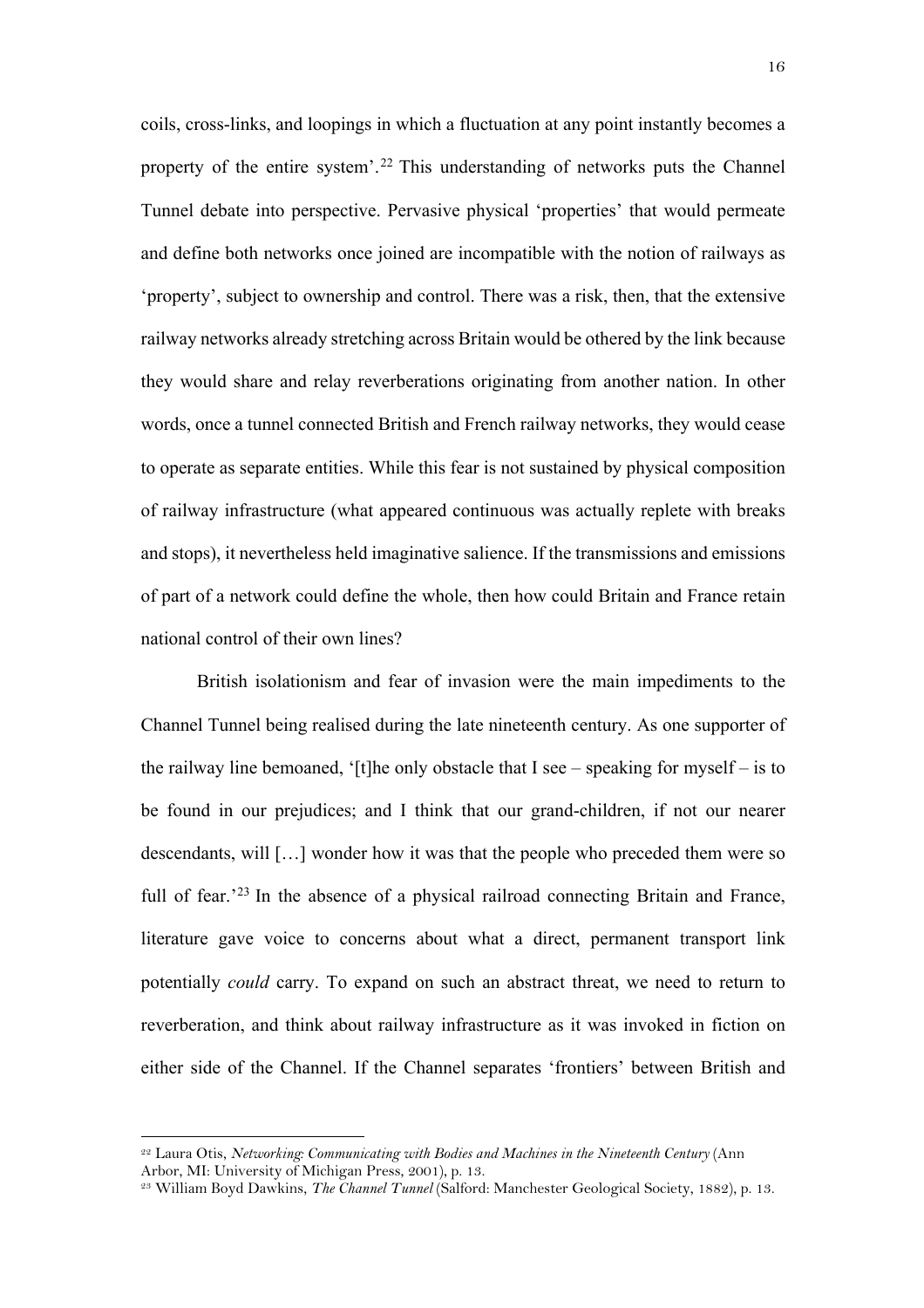French railway systems, then how would a continuous permanent way linking the two interact, physically and figuratively?

## **4.** *A Laodicean***: Insulation and Interpretation**

While it is a relatively quiet novel, *A Laodicean* nevertheless buzzes with locomotive and telegraphic activity, and is replete with transcontinental transactions that resonate with concerns about the construction of a tunnel between the English and French coasts. Initially set in rural Wessex, the novel depicts an inconsistent romance between George Somerset, an architect, and Paula Power, an heir to a railway fortune and owner of Stancy Castle. Its ensemble of characters, including Somerset, Power, and members of the formerly aristocratic Stancy family, journey and transmit scores of messages between the South of England and France. Disjuncture, between those who establish a line and those who control it, impedes the frictionless integration of technology in *A Laodicean*. This applies to bloodlines and much older structures as well as relatively new technologies.

Railway and telegraph lines parallel one another very closely in this novel written during the decade of railway electrification as well as the Channel Tunnel debates. <sup>24</sup> From a lay perspective, railway lines looked likely to become more telegraphic in their operations, and by extension, potentially more deeply encoded. Hardy introduces the telegraph through his protagonist and architect's attention to the sound of its buzzing lines, rather than its receiver: Somerset was 'attracted to the other side of the way by a hum as of a night-bee, which arose from the play of the breezes over a single wire of telegraph running parallel with his track' (p. 16). On the whole, critical engagement with technology in *A Laodicean* tends to pursue the telegraphic

<sup>24</sup> Electric railways, first exhibited in Berlin by their inventor Dr W. Siemens, were showcased in Paris and London in 1881. See Anon., Electric Locomotion', *Chambers's Journal*, 16th May 1885, pp. 316–19.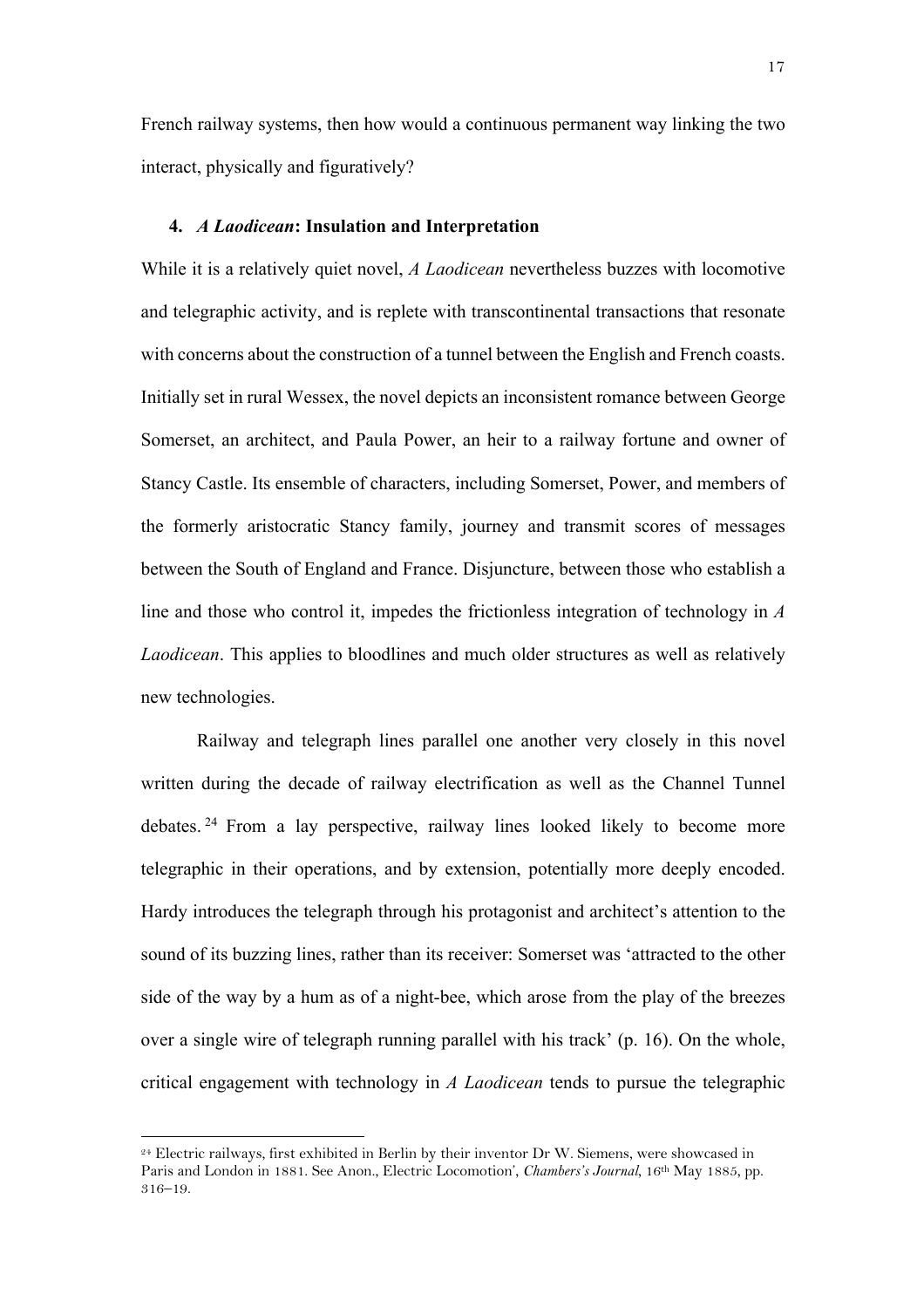line, exploring what Clare Pettitt has described as 'the treachery of new media that reproduce the immediacy of direct contact, fatally disjunct from actual presence'.25 Yet recoupling the telegraph with the railway and the interpretive problems that its reverberations and dead silences raise belies the prospect of imaginatively insulating either system.

Hardy introduces the novel's landscape through an exercise in echolocation as Somerset pauses to take stock of his surroundings:

Coming to a stile, Somerset mounted himself on the top bar, to imbibe the spirit of the scene and the hour. The evening was so still that every trifling sound could be heard for miles. There was the rattle of a returning waggon, mixed with the smacks of the waggoner's whip: the team must have been at least three miles off. From far over the hill came the faint periodic yell of kennelled hounds; while from the nearest village resounded the voices of boys at play in the twilight. Then a powerful clock struck the hour; it was not from the direction of the church, but rather from the wood behind him; and he thought it must be the clock of some mansion that way (pp. 6-7).

Resonant from the outset, *A Laodicean* is as concerned with information and how it travels as it is with the characters and plotlines running through the text. This sonic description of 'the spirit of the scene and the hour' conflates spatial and temporal attention to detail. Through alliteration, ('rattle' 'returning', 'waggoner's whip'), assonance ('yell', 'kennel'), and sibilance ('voi*c*e*s* of the boy*s*'), Hardy constructs a soundscape from the properties shared between the cause and the expression of sound. The architect discerns the waggon's distance and direction of travel, perceives that the barking dogs are 'kennelled', and that the boys' voices resound from the 'nearest village'. Hardy qualifies this description by including details of how these sounds reverberate, and has the language of the text embody, and therefore replicate, the sounds. In other words, he enriches the soundscape in a way that contrasts with

<sup>25</sup> Clare Pettitt, *Patent Inventions: Intellectual Property and the Victorian Novel* (Oxford: Oxford University Press, 2004), pp. 297–98.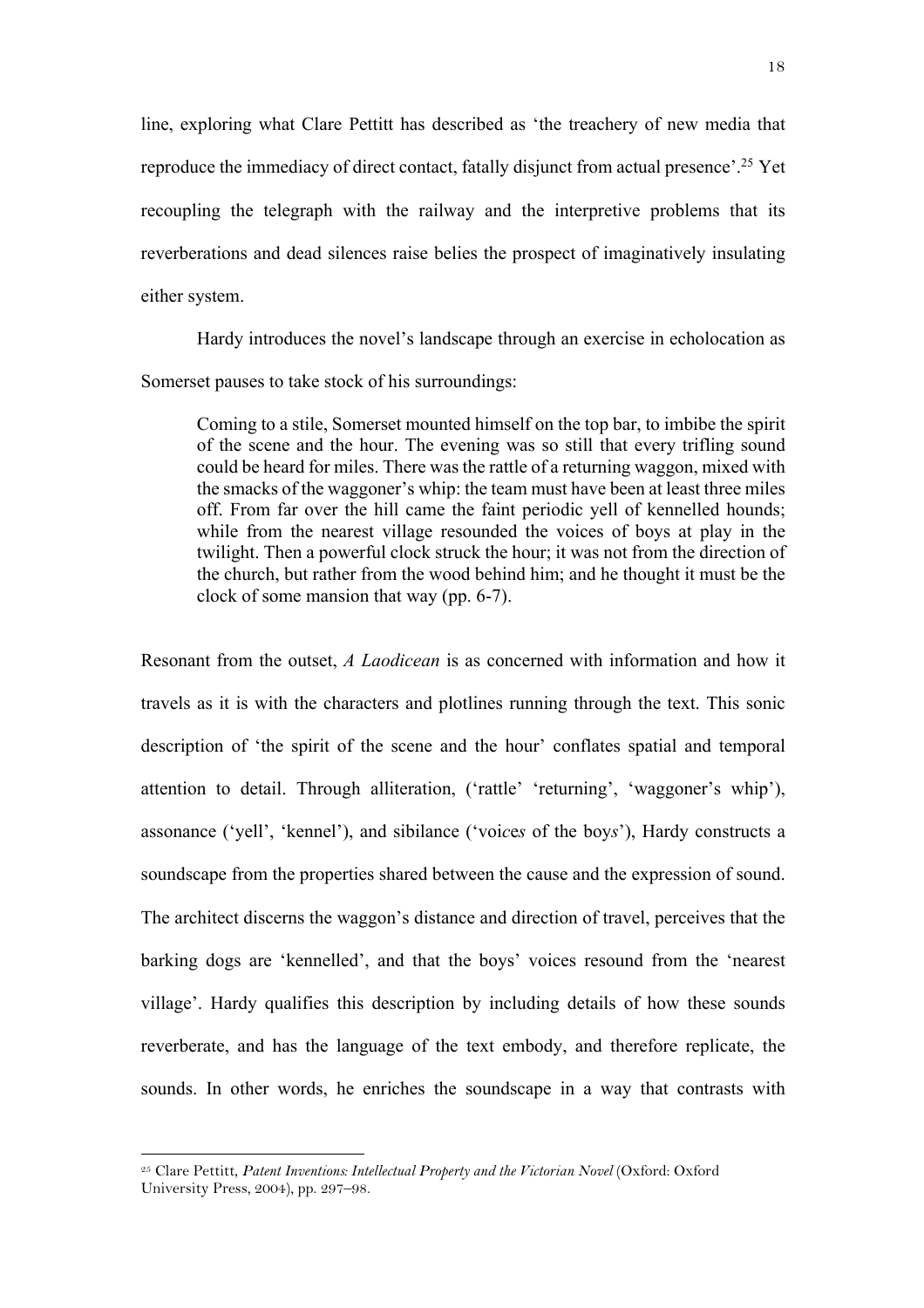Dickens's uneven commentary in 'A Flight'.

Yet Hardy's specificity slips in the final, separate turn: '[t]hen a powerful clock struck the hour'. 'Clock' and 'struck' only half rhyme, and unlike the previous sounds, Somerset struggles to locate this chime precisely. He vaguely and inaccurately muses that 'it must be the clock of some mansion that way'. As Hardy later reveals, the clock is a new electrical installation at the Castle Stancy, superimposing new technology onto an old structure. If the 'spirit' of a place can be detected through its soundscape in *A Laodicean*, then Hardy initially dissociates such 'spirit' from technologically produced sounds. Designed and engineered elsewhere, this clock's chimes do not harmonise with this text's rural setting. Kate Thomas has argued that in *A Laodicean*, the 'castle, like a railway or a telegraph wire is part of a national infrastructure […] Hardy shows us an England in which these infrastructures do not disrupt the landscape, but become an organic, almost invisible part of it'.<sup>26</sup> Yet attending to the sonic, rather than the visible evidence of technology in the novel's opening pages exposes the partial extent of this integration. The clock chime interrupts rather than sustains the passage's sonic topography. Hardy signals technology's intrusive potential in *A Laodicean*, even while introducing its ubiquity.

The connective capacity of telegraph cables, railway lines, and electric clocks associates these systems with an unseen and often uncertain 'elsewhere'. Hardy emphasises this during a tableau of trackside encounters in the first book of *A Laodicean*. He links the railway infrastructure running through Wessex with Continental Europe long before any of the characters travel beyond the English Channel. At some distance from the rails, the railway heir, Paula Power, questions

<sup>26</sup> Kate Thomas, *Postal Pleasures: Sex, Scandal, and Victorian Letters* (Oxford: Oxford University Press, 2012), p. 130.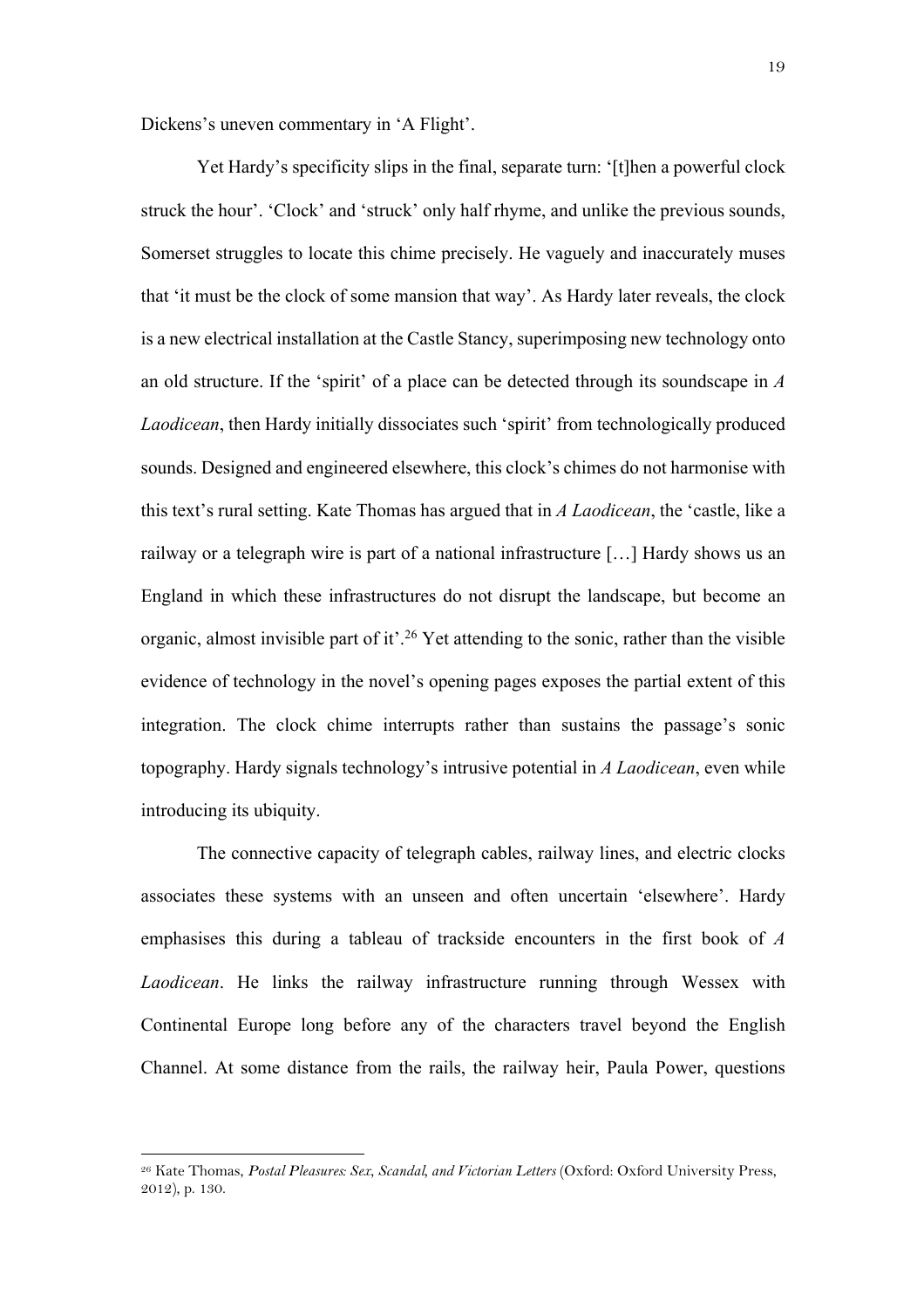Somerset about his knowledge of her father's involvement in railway engineering:

'Did you know that my father made half the railways in Europe, including that one over there?' she said, waving her little gloved hand in the direction whence low rumbles were occasionally heard during the day (p. 79).

Hardy introduces the rural stretch of line at hand in a subordinate clause, 'including' it as the closest point of reference to a more extensive network of European railways 'made' by Mr Power. He subordinates this railway to distant lines run by unknown companies. This railway line may not be physically connected to those operating across Europe, but Hardy nevertheless asserts a strong material link between the Outer Wessex railway and its counterparts beyond the Channel through their shared industrial architect. When Hardy turns to railway reverberation in this passage he uses the passive voice: 'low rumbles were occasionally heard'. Together with the electrical clock, this passivity contributes to the impression that technologically produced sound can only be vaguely and partially apprehended in this novel. 'Low' in both pitch and position, these sounds suggest subterranean activity. While these railway lines contribute to and extend the novel's soundscape, they indicate but provide no clear insight into distant events.

As the scene continues, the vast European networks referenced in the previous passage give way to the local activity of a nearby passing train.

Curiously enough, or perhaps naturally, since it was a main line of railway, with his words there came through the broken windows the murmur of a train in the distance, sounding clearer and more clear. It was nothing to listen to, yet they both listened; till the increasing noise suddenly broke off in the dead silence.

'It has gone into the tunnel,' said Paula. 'Have you seen the tunnel my father made? The curves are said to be a triumph of science. There is nothing else like it in this part of England (p. 79).

Hardy's narration of this scene oscillates like the nearby tracks. He replaces 'curiously' with 'naturally' as an appropriate epithet for the gathering murmur almost at once, and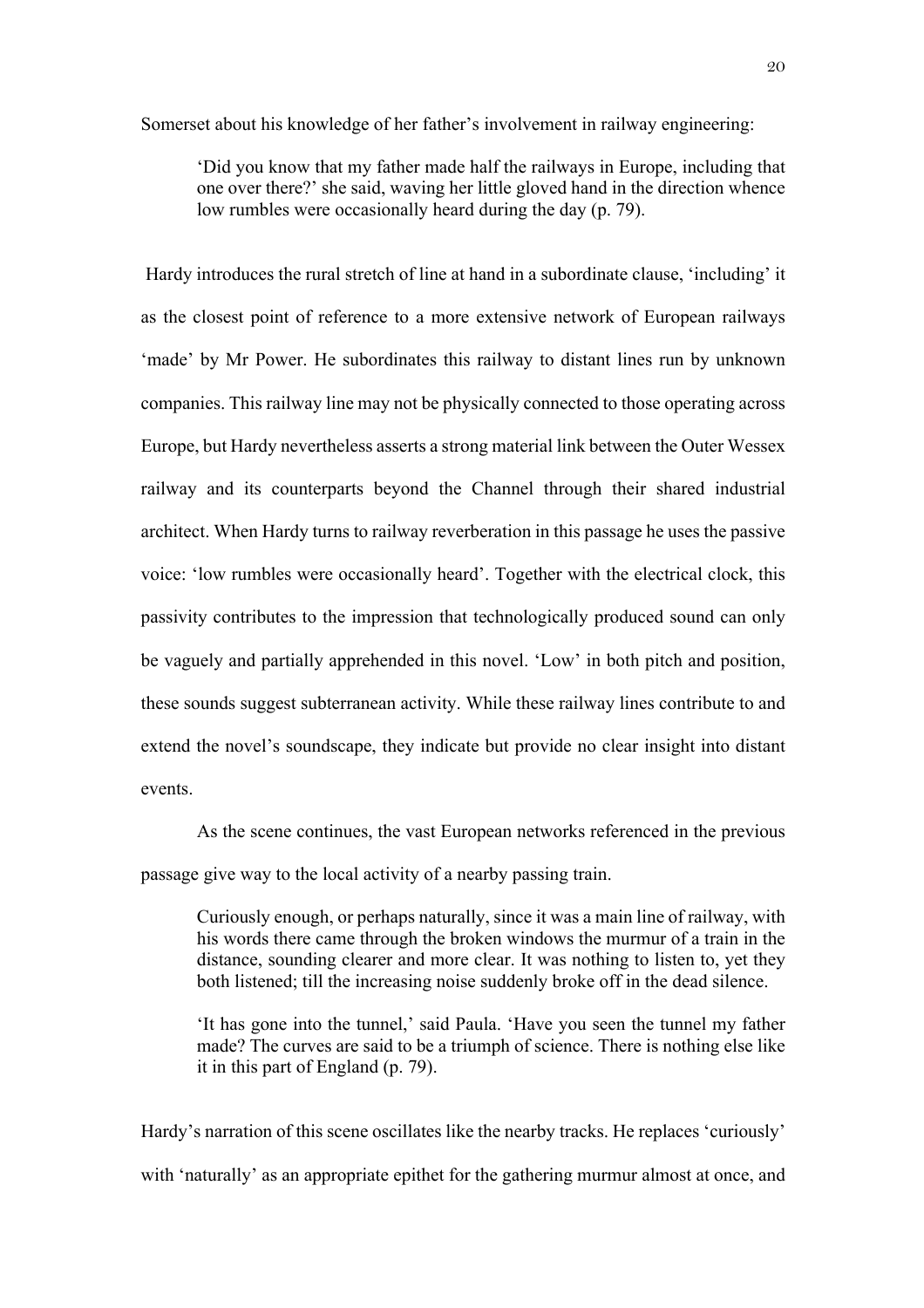immediately undermines his statement that 'it was nothing to listen to' by noting how the sound attracts both Paula and Somerset's attention. Although the significance of railway reverberation remains unresolved in this passage, but Hardy nevertheless narrates the phenomenon with care and deliberation. While the train passes with a noisy crescendo, in its aftermath the soundscape becomes an impossibly mute 'dead silence'. Paula bases her assertion that the train 'has gone into the tunnel' on aural rather than visual information; she combines the sudden lack of sonic reference with local knowledge. The sudden contrast between noise and silence indicates that Somerset and Paula can no longer perceive the reassuring 'low rumble' that indicates a wider railway network. Enda Duffy has argued that '[m]odernist writing, as it developed forms (each writer in her or his own way) to transmit this somatic data to the reader or viewer, became itself elastic and reverberative'.<sup>27</sup> Hardy may be interested in the somatic dimensions of this 'reverberative' episode, but his integration of the railway soundscape into this scene feels far from 'elastic'. Rather, Hardy's narration of the somewhat distant passing train and the silence that follows is halting, uncertain, and abrupt. By awkwardly avoiding the phrase 'clearer and clearer', Hardy registers his aversion to introducing any rhythmic regularity to this scene. Far more concerned with friction than flux, Hardy emphasises the unnerving impact of railway reverberation cut short. A 'triumph of science', the fictional tunnel insulates sound absolutely, operating as an unobserved and unaccountable space. Given *A Laodicean's* publication in the months preceding the Channel Railway debate, such unaccountability could have particularly disconcerting repercussions.

<sup>27</sup> Enda Duffy, 'High-Energy Modernisms', in *Moving Modernisms: Motion, Technology, and Modernity*, ed. by David Bradshaw, Laura Marcus, and Rebecca Roach (Oxford: Oxford University Press, 2016), pp. 83–97 (p. 84).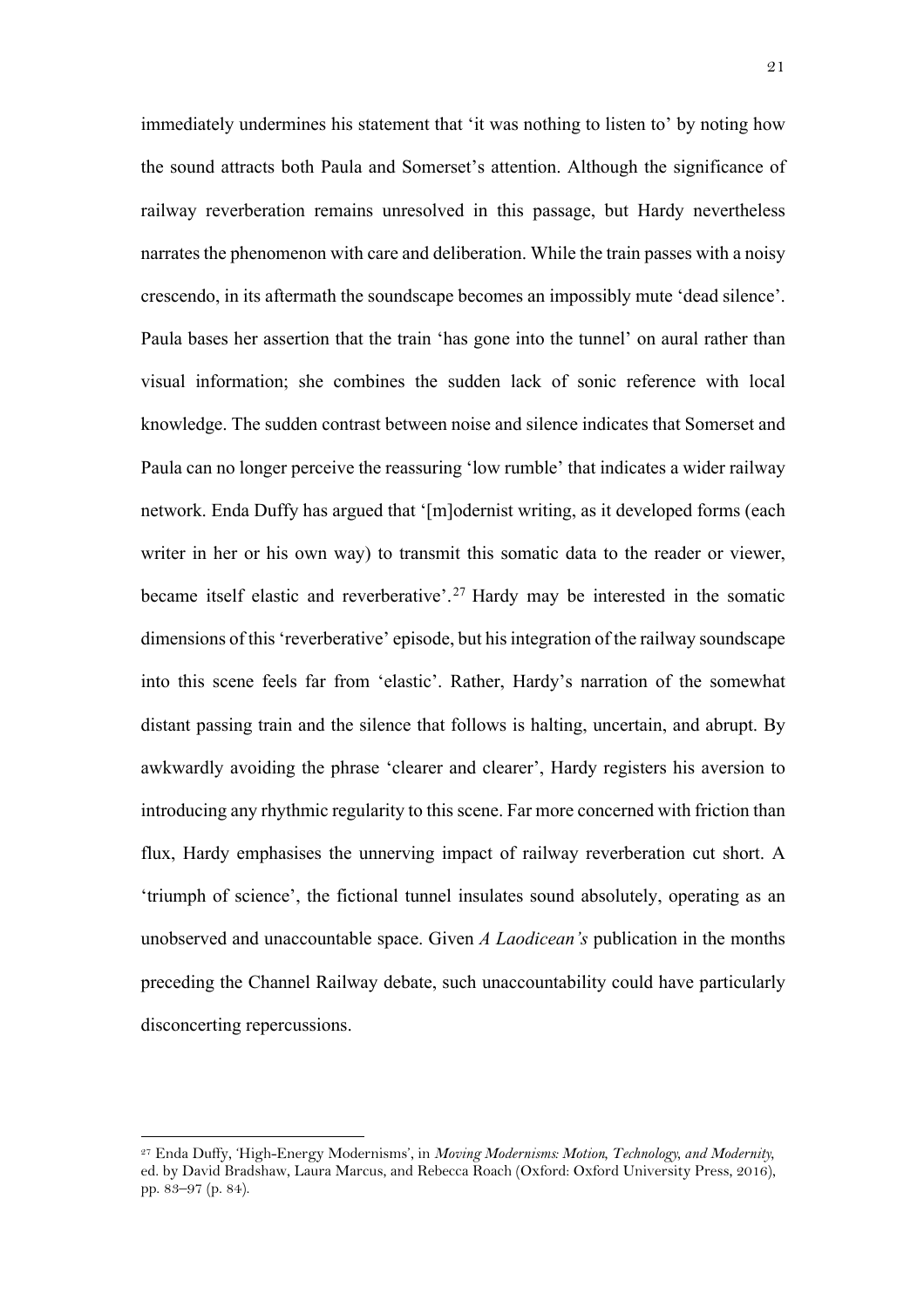A silent railway can be much more dangerous than a reverberative one, as Hardy demonstrates in the trackside scenes of this railway tableau. Somerset visits the tunnel on Paula Power's recommendation, and narrowly avoids an oncoming train while inspecting the railway builder's handiwork. From within the tunnel he apprehends the train approaching:

In the middle of the speck of light before him appeared a speck of black; and then a shrill whistle, dulled by millions of tons of earth, reached his ears from thence. It was what he had been on his guard against all this time, – a passing train (p. 82).

This time, Somerset sees the train before he hears it. Hardy extensively punctuates this passage, prolonging the interval between visual and aural apprehension. He overstates the cause of the train's quiet approach in parenthesis: 'dulled by millions of tons of earth'. This detail further extends the delay between the 'shrill whistle' sounding and the moment this information physically 'reached' Somerset's 'ears'. The whistle works its way through the tunnel's sound-muffling dimensions with difficulty, and there is no evidence of the rails reverberating at all. It almost sounds in the '**mill**ions of tons of earth', but does not quite carry. Absence of reverberation does not denote safety or isolation from railway activity. Somerset steps into a recess to avoid a collision, but Hardy ascribes this response to the architect being 'on his guard', suggesting that a less visually attentive person would have perished.

In the immediate aftermath of this scene, Hardy depicts Somerset considering the tunnel's design, 'mentally balancing science against art', while Paula Power worries about the architect's fate from outside (p. 82). She asks Somerset for his opinion of the structure, but another train interrupts the couple before he can respond:

'What do you think of the tunnel?'

They were crossing the railway to ascend by the opposite path, Somerset keeping his eye on the interior of the tunnel for safety, when suddenly there arose a noise and shriek from the contrary direction behind the trees. Both knew in a moment what it meant, and seized the other as they rushed off the permanent way. The ideas of both had been so centred on the tunnel as the source of danger,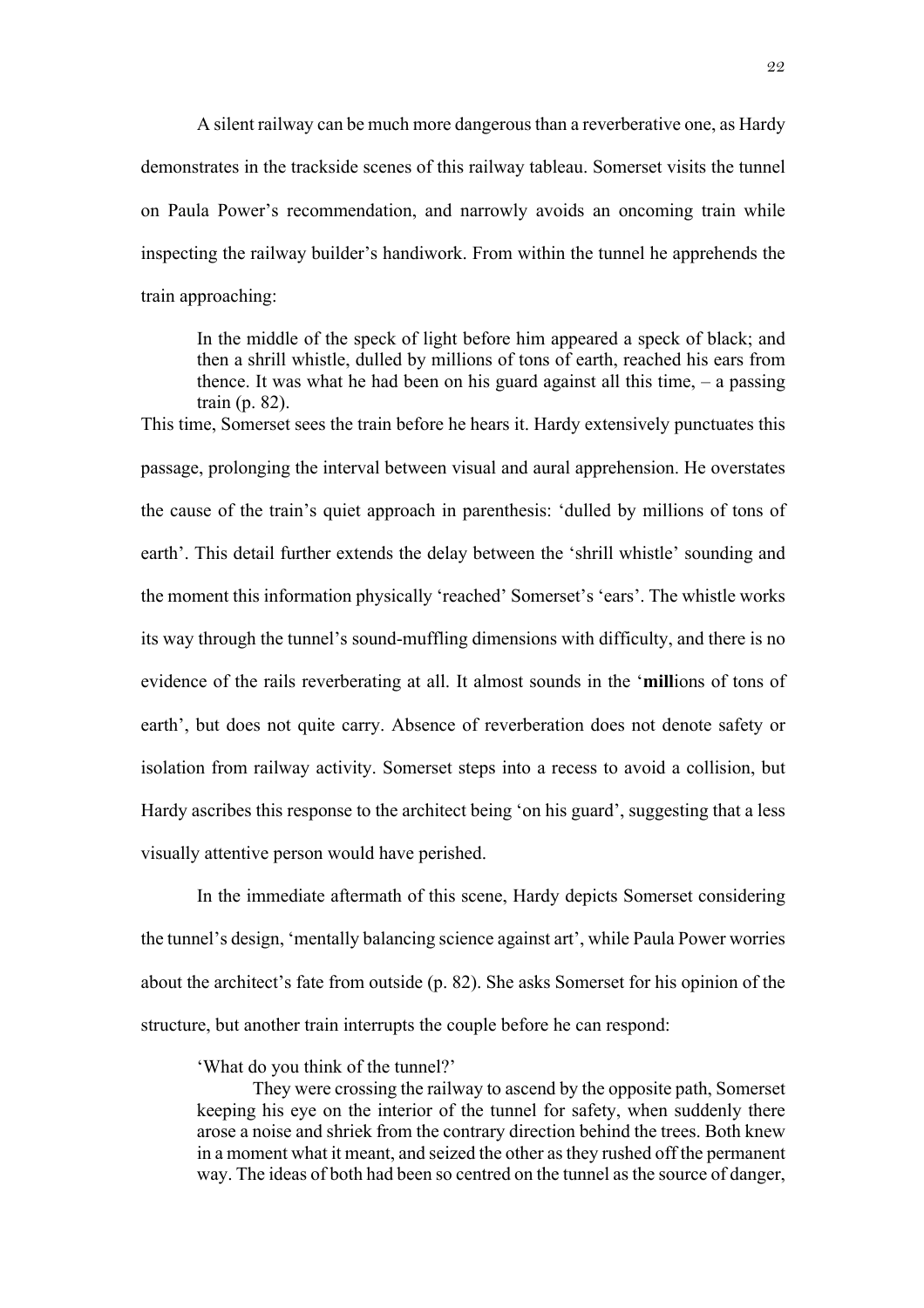that the probability of a train from the opposite quarter had been forgotten (p. 83).

The unreliable soundscape for this stretch of line shifts depending on the listener's position; proximity to the tunnel and the depth of the railway cutting both distort and impede sound transmission. In their concern about the tunnel as a source of danger, Hardy's characters neglect the possibility of threats approaching from closer to home. While the train that passes in this final railway episode follows exactly the same route as the earlier service heard by Somerset and Paula in the first scene, it does not resonate with the same growing clarity. Paradoxically, distant locomotive sounds resonate much more clearly along this particular stretch of railway line than those close at hand. Hardy exploits the immensely variable properties of railway reverberation to stage this climactic scene in an otherwise indifferent narrative. Since reverberation is an unmonitored by-product of railway activity, rather than a regulated outcome, it is far from consistent or reliable as a source of information. Yet whether animated by reverberation or not, all railway tracks must be treated as 'live'.

Hardy's invocation of the railway soundscape in *A Laodicean* differs immensely from earlier fictional engagement with locomotive noise. In *Victorian Soundscapes*, John Picker explores Charles Dickens's early forays into railway writing of the 1840s, arguing that

what really seems to matter in these scenes is the unique impact of their particular combination of image and text, the railway and those of his rhetoric, or to put it another way, between the power of the express and that of his expression'.28

Picker limits his analysis of Victorian railway soundscapes to those representing the technology while it was relatively new: *Dombey and Son* and Babbage's experiments.

<sup>28</sup> John M. Picker, *Victorian Soundscapes* (Oxford: Oxford University Press, 2003), p. 28.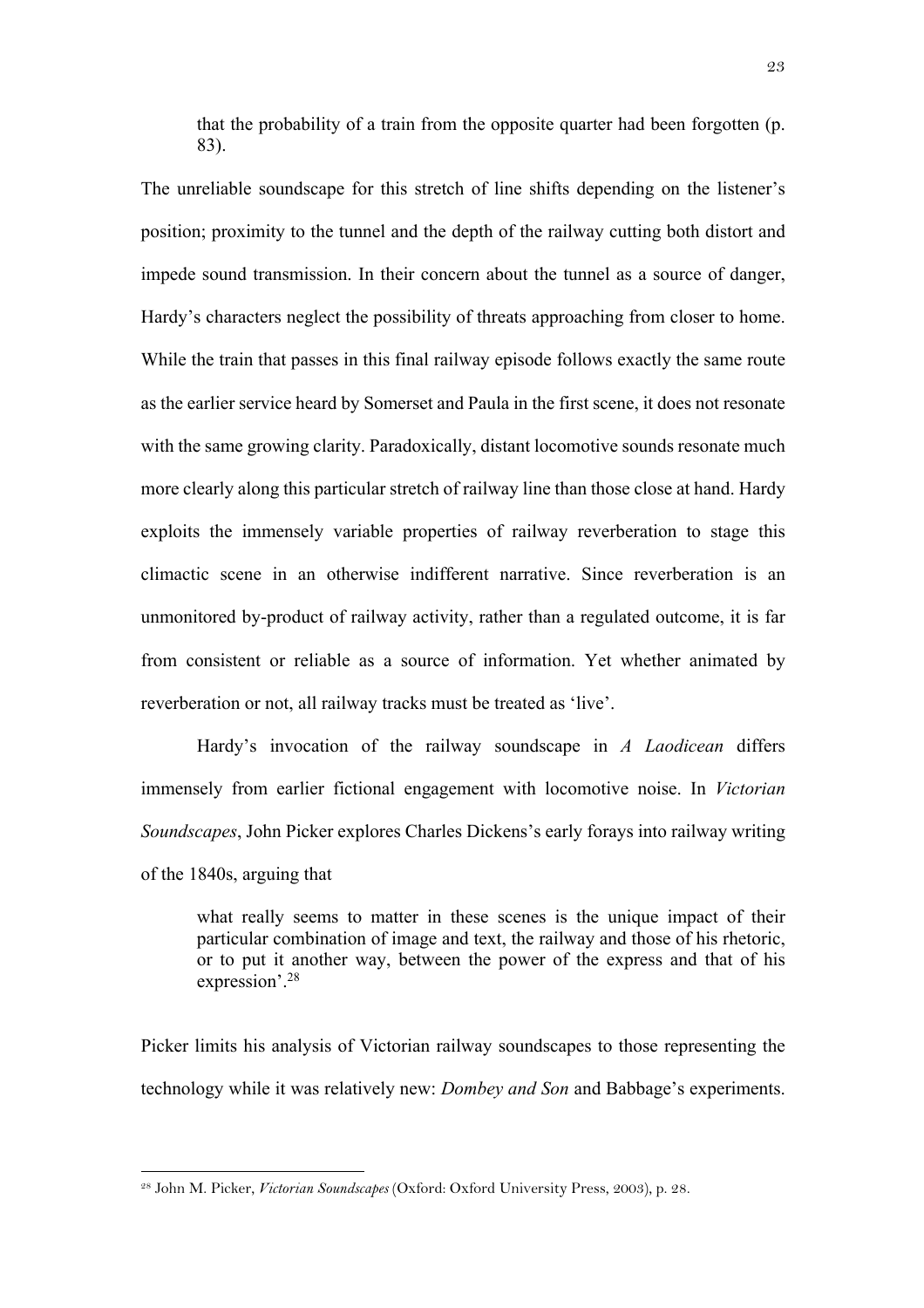Hardy, by contrast, is much more concerned with mediation and remediation than expression. Unconcerned with finding a suitable 'rhetoric' to articulate the railwayscape, Hardy interrogates it. He attends to the perlocutionary effects of railway sound, placing much greater emphasis on the anticipation and reception of vibrations than the sounds themselves. For Hardy, reverberation need not necessarily express a retrievable, readily interpreted signal. The kinetic energy associated with sound does not vanish in Hardy's novels; the author, 'balancing science against art', channels it towards other purposes, beginning with an individual character's perceptions.

Speculation about what a silent line means can be as generative and subversive as the receipt of bad news in *A Laodicean*. Later in the novel Somerset's anxieties about a lack of telegraphic contact with Paula Power lead to his drastic decision to follow her to France, where she is travelling with friends, family, and her new love interest, Captain de Stancy. Hardy describes Somerset's expedition in peculiarly cable-like terms:

Between him and Paula stretched nine hundred miles by the line of journey that he found it necessary to adopt, […] by the time that nine o' clock sounded next morning through the sunless and leaden air of the English Channel coasts, he had reduced the number of miles on his list by two hundred, and cut off the sea from the impediments between him and Paula (p. 246)

Although Somerset follows a similar line from England to France to that taken by Dickens, Hardy does not dwell on his passenger's experiences. His description of the clock chime, which 'sounded' 'through the sunless and leaden air of the English Channel coasts', transports this novel from Britain to France. Such odd imagery recasts airborne vibration as reverberation through a solid, 'leaden' substance, and the open sky as an unlit and oppressive space. While this leg of the journey is therefore less narratively insulated than the miles traversed by train, Hardy maintains a degree of containment by describing the passage 'through' rather than 'over' the Channel.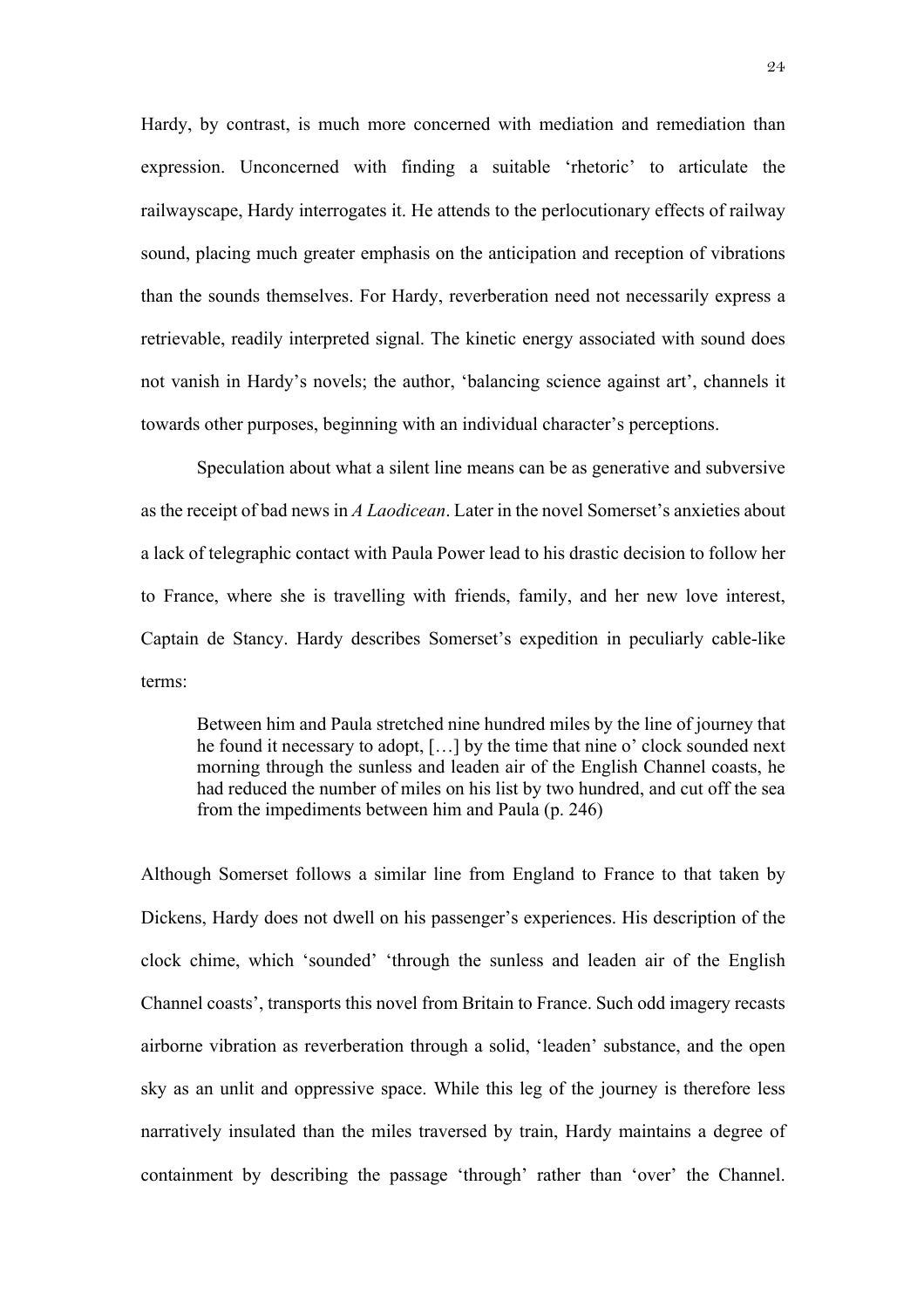Somerset follows as proximate a 'line of journey' as possible to the existing telegraphic connection between Britain and France, but reverberation rather than a railway line, a steamship, or an electric current carries the narrative.

Throughout *A Laodicean*, English travellers in France are obvious, exposed, and easily intercepted. Yet their actions are less easily understood. Somerset tracks down Paula Power and the Stancy party by word-of-mouth, and pursues them by rail, but does not consider his own vulnerability to pursuit. As a consequence, he loses control of how his journey to the Continent signifies to the group he seeks. The novel's villain, William Dare, subverts the established line of communication between Somerset and Paula to his own means by sending a forged telegram requesting money from the former to the latter (p. 254). Although 'she could not comprehend it', Paula believes the message to be genuine, and responds by further distancing herself from Somerset (p. 256). Richard Menke, like Pettitt, has used this episode as an example of the duplicity of mediation, arguing that 'when a forged telegram and an altered photograph condemn the novel's blameless hero, it becomes clear that however modern these technologies are, they may be as likely to mislead as to extend our "direct vision" and our understanding'.<sup>29</sup> By ascribing the capacity to 'mislead' or 'direct' to nineteenth-century technologies, Menke risks overstating the agency of such media in their misuse, and shifting responsibility away from those transmitting and receiving messages and onto the system itself. Yet if we resituate this subverted telegram with reference to the unevenly insulated status of European railway and telegraphic infrastructure throughout *A Laodicean*, an altered, if still cautionary perspective emerges. Even those most familiar with a particular infrastructure in this text consistently fail to account for that system's

<sup>29</sup> Richard Menke, *Telegraphic Realism: Victorian Fiction and Other Information Systems* (Stanford, CA: Stanford University Press, 2008), p. 214.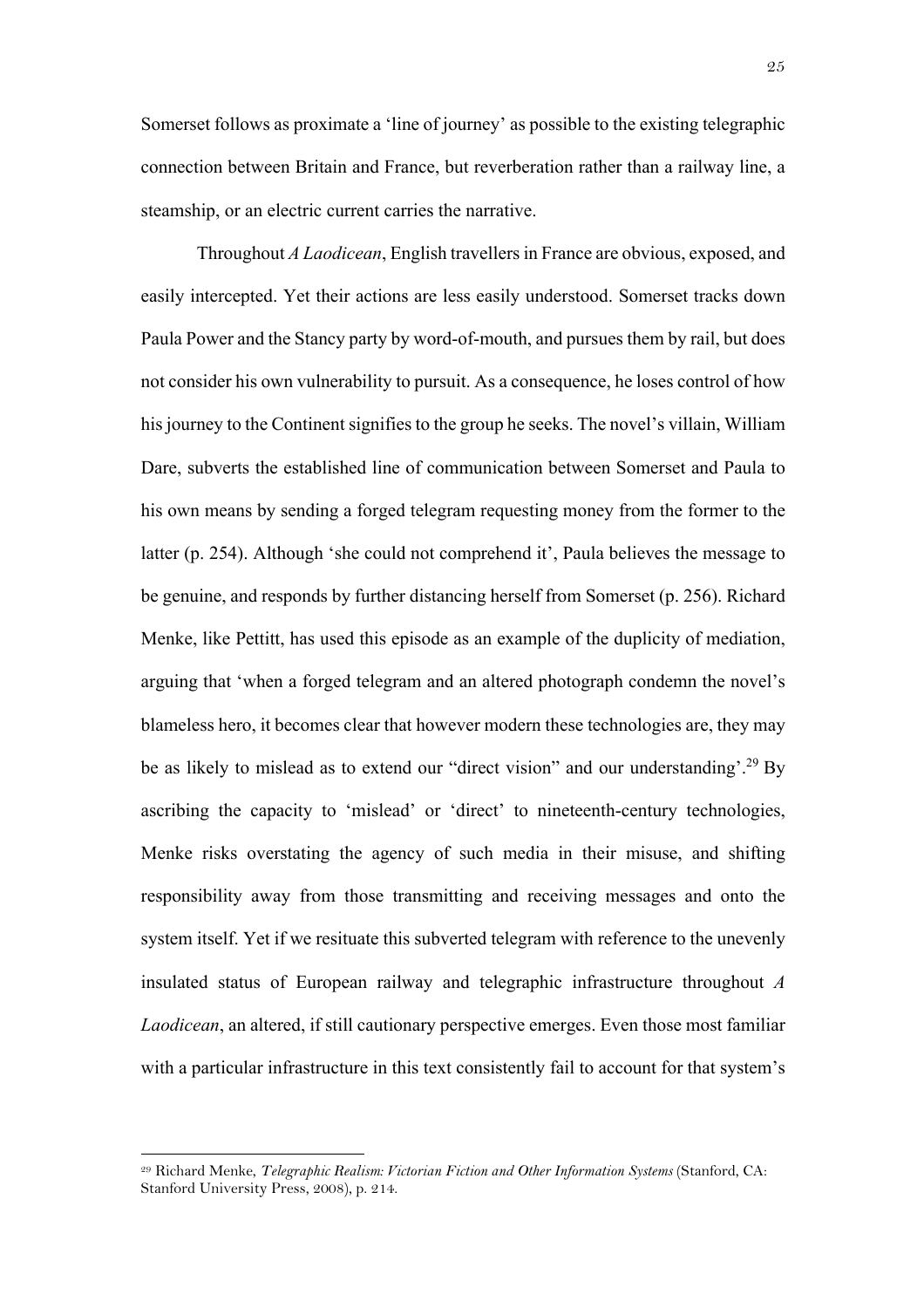errant reverberations. Paula Power extends greater trust in the security of communication infrastructures than such systems merit. Hardy contrasts Somserset's mistrust in the telegraph as a reliable medium with Paula's confidence in its infallibility, and suggests that either extreme poses a risk. Hardy's depiction of telegraphic communication in *A Laodicean* therefore advises interpretive rather than structural caution. It is not the structure but its use that poses a risk, and links between Britain and France are not as used as wisely as they should be in this novel.

Hardy does not need to directly invoke the Channel Tunnel debates, nor state a specific position on the scheme in *A Laodicean.* Like its namesake, this 'story of today' remains lukewarm where the future of contemporary infrastructure is concerned.<sup>30</sup> A lack of railway link connecting Britain and France does little to impede frequent passenger transactions between the two countries throughout the novel. Nevertheless, attention early in the text to the 'low rumbles' and reverberations of the railway and the telegraph alerts us to the unsettling potential of subterranean infrastructure. Seldom correctly interpreted, reverberation plays the role of physically and figuratively connecting Britain and France throughout *A Laodicean*. He demonstrates that nationalist isolation is as impossible as absolute silence, and that mediated actions will always be open to scrutiny and consequences, later down the line.

## **5. Conclusion**

Despite determined efforts by those supporting the scheme, plans to tunnel beneath the Channel and install the railway remained stubbornly unfulfilled during the remainder of the nineteenth and most of the twentieth century. The breach in an otherwise sprawling Continental railway network remained, exposing the practical and

<sup>30</sup> Hardy's title references the ancient church of Laodicea implored in the Book of Revelations for its indifference. The term 'Laodicean' became synonymous with lukewarm feeling during the early modern period. See 'Laodicean, Adj.', *Oxford English Dictionary* (Oxford: Oxford University Press) <https://oed.com/view/Entry/105687> [accessed 2 December 2019].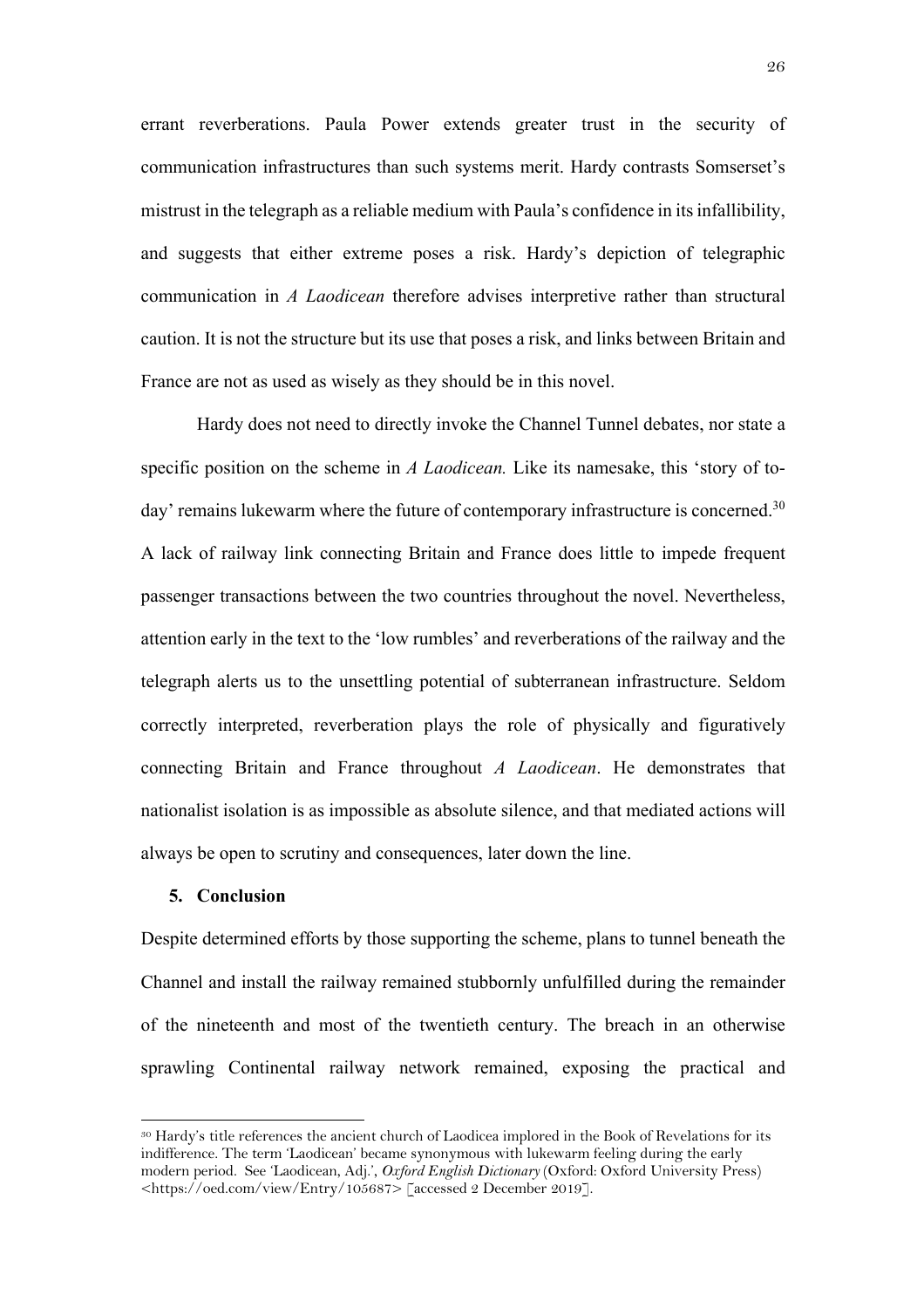imaginative limits of European railway engineering. While Hardy, like Dickens before him, avoids resolving concerns about national security that underpinned the Channel Railway debates, he does offer multi-sensory insight that enriches our understanding of Victorian hopes, fears, and frustrations with transit between Britain and France. Hardy's railway and telegraphic soundscape speaks to the dangers of overreliance on a single line of communication. *A Laodicean* warns us that even a silent line carries a risk of conflict if coupled with existing biases or suspicions about distant activities.

It was not until 1994 that a Channel Railway opened for public use between Britain and France, more than a century after the debates examined in this article. While European conflict and a long period of diplomatic and infrastructural repair separated the late twentieth-century project from that envisioned and imaginatively interrogated in the 1880s, some resonances remain. When the connection's operator, 'Eurotunnel' rebranded to 'Getlink' in the immediate aftermath of Britain's contentious referendum on EU Membership, the *Guardian* noted 'the admirably Anglo-Saxon' name as evidence of continuing anxiety over who controls the line.<sup>31</sup> Well into the twenty-first century, then, language surrounding the Channel Railway has remained a source of friction, albeit with reference to a physical rather than an imagined structure.

## **Funding**

This research was supported by the AHRC under grant numbers AH/K503071/1 and AH/M000893/1; and by the Leverhulme Trust under grant number ECF2019-573.

## **Acknowledgements**

<sup>31</sup> Gwyn Topham, 'Eurotunnel Renamed Getlink in Preparation for Post-Brexit Era', *The Guardian*, 20 November 2017, <https://www.theguardian.com/business/2017/nov/20/eurotunnel-rebrandgetlink-brexit-channel-tunnel> [accessed 14 January 2019]